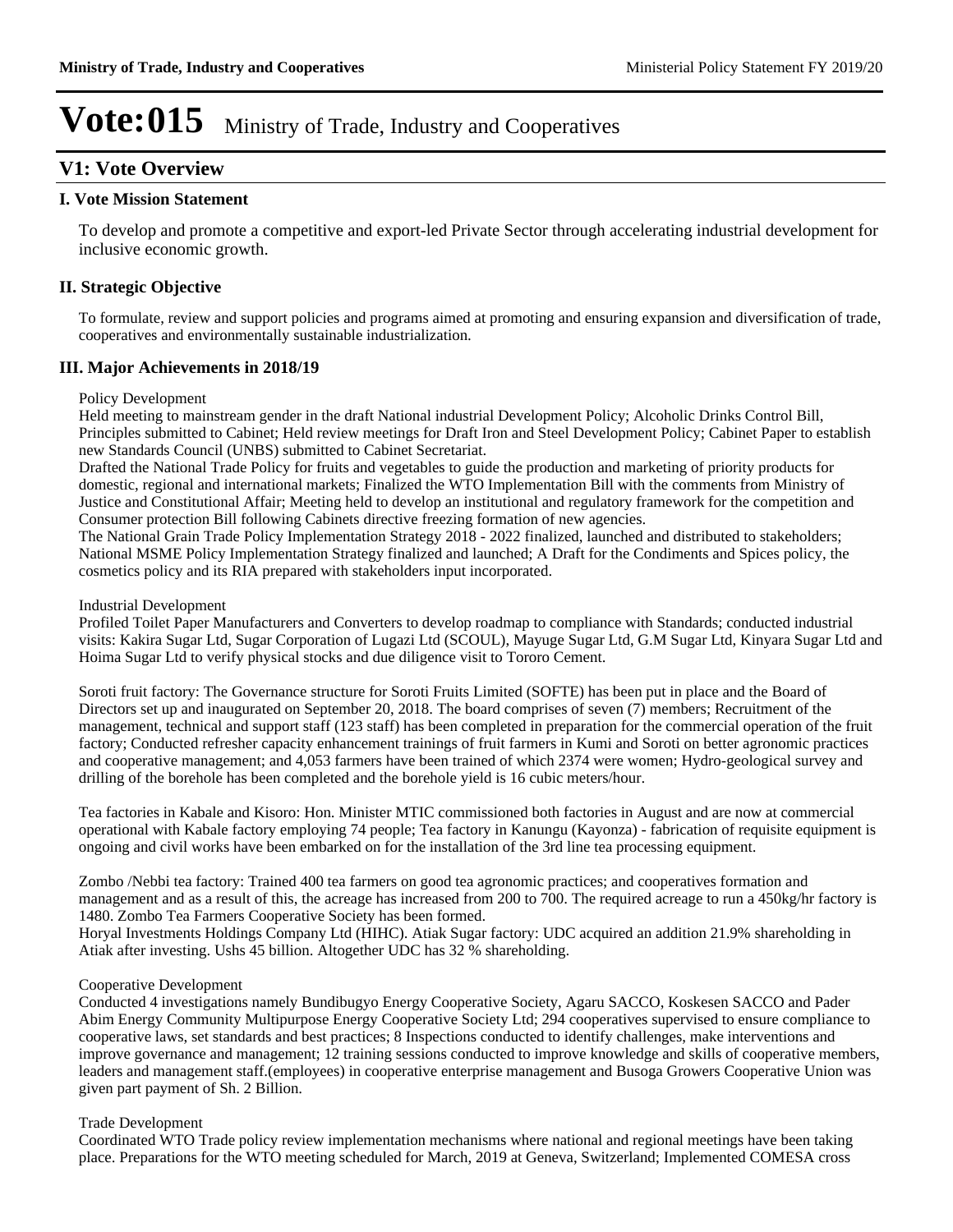border trade activities at various border points including JPC meeting with DRC, Kenya and Tanzania; Prepared for the Dubai Expo 2020 and the Dubai trade mission/convention 2018; Foreign Traders application Forms and Certificates procured; Consultative meetings to review Hire Purchase regulations held and field visits conducted to licensed companies; Consultative meetings to 3 selected local governments held to operationalize the approved structure of Trade Industry and LED department with in local governments; Quarterly review meeting of the tobacco committee held and tobacco buying licenses were printed; The Sale of Good and Supply of Services Act disseminated to key stakeholders through an awareness creation workshop; Consultative meeting with the building and construction industry representatives on reservation schemes for implementation of BUBU Policy were conducted; Meeting held with the supermarket owners to take stock of progress made to increase shelf space for the local products such as honey, textiles, foot ware and leather products; Meeting with relevant stakeholders was held to discuss the way forward to address some of the outstanding NTBs

#### MSME Development

21 MSMEs in the Grain and Cereals sector identified, assessed and profiled. Grain and Cereal Storage Facilities monitored and provided technical guidance for suitability of storage in Kamwenge, Bunyangabo and Kasese; 12 MSMEs in the Oil, Gas and Artisan mining identified and profiled for Technology and Innovations support in Hoima and Kikuube Districts. 40 MSMEs dealing in metal fabricators, food processors, carpenters, Agro processors, honey processors, coffee processors,

cosmetics products, liquid soap, bar soap manufacturers and maize millers supervised, Offered Technical Assistance to MSMEs to ensure compliance to quality standards; 40 MSMEs trained on business skills development.

#### **IV. Medium Term Plans**

In accordance with NDP II, Vision 2040 and the Sector Development Plan, the Ministry of Trade, Industry and Cooperatives, along with its Agencies will in the Medium Term undertake the following strategies;

Develop and Implement policies aimed at trade improvement to ensure export promotion.

• Strengthen Uganda's standards development and quality infrastructure and processes to guarantee industry competitiveness mainly for MSMEs

Promote Micro Small and Medium Enterprises (MSME) for industrial development.

Promote Value Addition and Collective Marketing to improve access to financial services for the cooperative institutions.

Strengthen the capacity of cooperative institutions to increase Productive capacity and Productivity of the Members of the Cooperative Movement.

Promote synergies in Ministry of Trade, Industry and Cooperatives and the Sector through strengthening coordination mechanisms in place.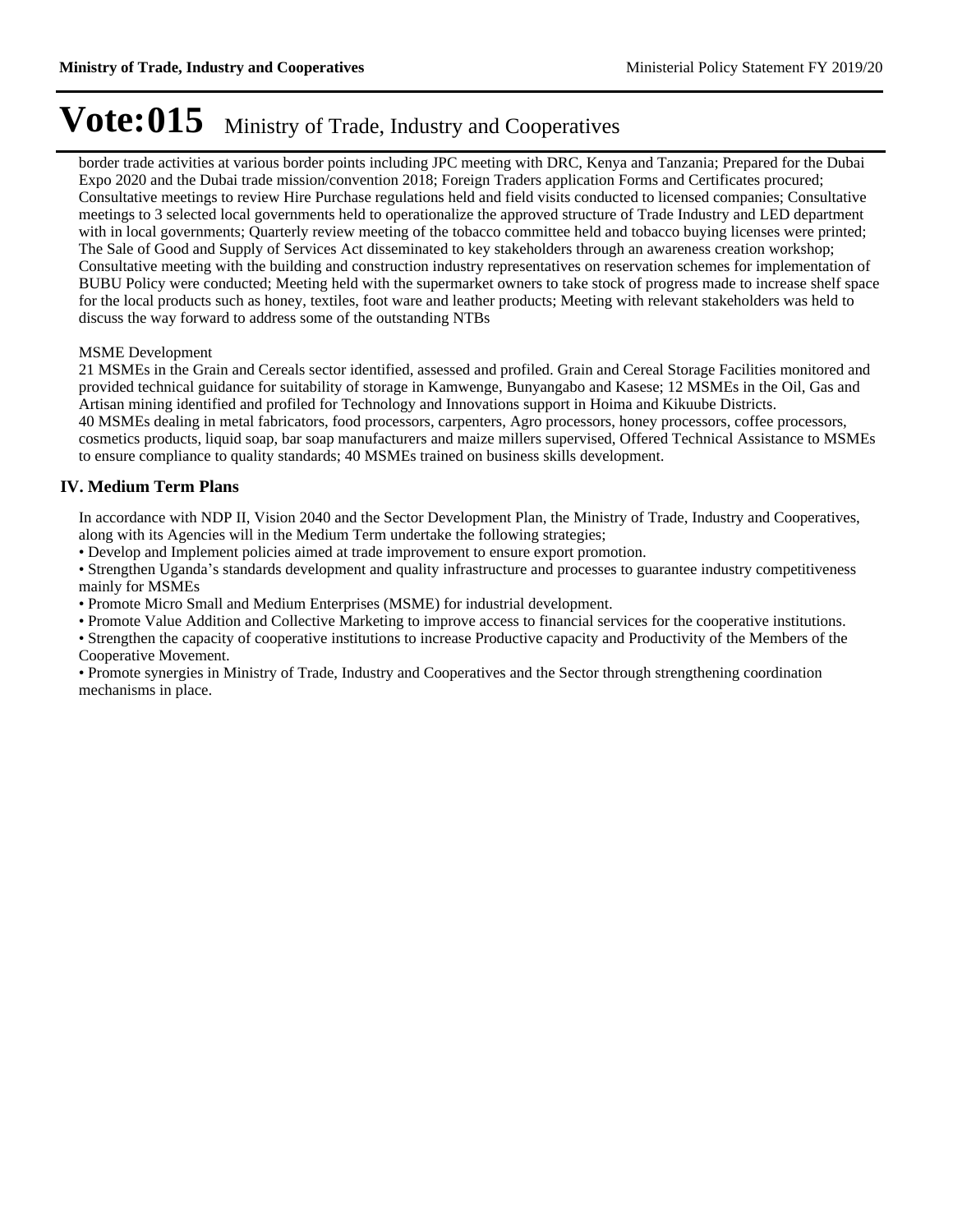### **V. Summary of Past Performance and Medium Term Budget Allocations**

**Table 5.1: Overview of Vote Expenditures (UShs Billion)**

|                  |                                                      |                    |               | 2018/19                                   |         | <b>MTEF Budget Projections</b> |         |         |         |
|------------------|------------------------------------------------------|--------------------|---------------|-------------------------------------------|---------|--------------------------------|---------|---------|---------|
|                  |                                                      | 2017/18<br>Outturn | <b>Budget</b> | <b>Approved Expenditure</b><br>by End Dec | 2019/20 | 2020/21                        | 2021/22 | 2022/23 | 2023/24 |
| <b>Recurrent</b> | Wage                                                 | 1.892              | 2.458         | 1.105                                     | 2.458   | 2.581                          | 2.710   | 2.846   | 2.988   |
|                  | Non Wage                                             | 15.876             | 66.590        | 61.300                                    | 46.064  | 52.974                         | 63.569  | 76.283  | 91.539  |
| Devt.            | GoU                                                  | 49.085             | 28.627        | 11.251                                    | 29.427  | 35.312                         | 35.312  | 35.312  | 35.312  |
|                  | Ext. Fin.                                            | 0.000              | 12.058        | 2.624                                     | 17.027  | 10.269                         | 0.000   | 0.000   | 0.000   |
|                  | <b>GoU</b> Total                                     | 66.853             | 97.675        | 73.656                                    | 77.949  | 90.867                         | 101.591 | 114.440 | 129.839 |
|                  | <b>Total GoU+Ext Fin (MTEF)</b>                      | 66.853             | 109.733       | 76.281                                    | 94.976  | 101.136                        | 101.591 | 114.440 | 129.839 |
|                  | <b>Arrears</b>                                       | 0.053              | 1.544         | 1.053                                     | 10.000  | 0.000                          | 0.000   | 0.000   | 0.000   |
|                  | <b>Total Budget</b>                                  | 66.906             | 111.277       | 77.334                                    | 104.976 | 101.136                        | 101.591 | 114.440 | 129.839 |
|                  | <b>A.I.A Total</b>                                   | 0.000              | 1.089         | 0.000                                     | 0.000   | 0.000                          | 0.000   | 0.000   | 0.000   |
|                  | <b>Grand Total</b>                                   | 66.906             | 112.366       | 77.334                                    | 104.976 | 101.136                        | 101.591 | 114.440 | 129.839 |
|                  | <b>Total Vote Budget</b><br><b>Excluding Arrears</b> | 66.853             | 110.822       | 76.281                                    | 94.976  | 101.136                        | 101.591 | 114.440 | 129.839 |

### **VI. Budget By Economic Clasification**

**Table V6.1 2018/19 and 2019/20 Budget Allocations by Item**

|                                       |        |          | 2018/19 Approved Budget |              |        | 2019/20 Draft Estimates |              |
|---------------------------------------|--------|----------|-------------------------|--------------|--------|-------------------------|--------------|
| <b>Billion Uganda Shillings</b>       | GoU    | Ext. Fin | AIA                     | <b>Total</b> | GoU    | Ext. Fin                | <b>Total</b> |
| <b>Output Class: Outputs Provided</b> | 15.369 | 4.200    | 0.589                   | 20.158       | 15.966 | 1.269                   | 17.235       |
| 211 Wages and Salaries                | 4.016  | 0.067    | 0.376                   | 4.459        | 3.935  | 0.557                   | 4.492        |
| 212 Social Contributions              | 3.444  | 0.000    | 0.000                   | 3.444        | 3.867  | 0.021                   | 3.889        |
| 213 Other Employee Costs              | 0.474  | 0.000    | 0.000                   | 0.474        | 0.446  | 0.000                   | 0.446        |
| 221 General Expenses                  | 1.045  | 1.427    | 0.072                   | 2.544        | 1.027  | 0.329                   | 1.357        |
| 222 Communications                    | 0.169  | 0.000    | 0.005                   | 0.174        | 0.187  | 0.010                   | 0.197        |
| 223 Utility and Property Expenses     | 0.411  | 0.000    | 0.000                   | 0.411        | 0.413  | 0.000                   | 0.413        |
| 224 Supplies and Services             | 0.075  | 0.000    | 0.000                   | 0.075        | 0.075  | 0.000                   | 0.075        |
| 225 Professional Services             | 0.087  | 0.748    | 0.000                   | 0.835        | 0.104  | 0.108                   | 0.212        |
| 226 Insurances and Licenses           | 0.000  | 0.000    | 0.000                   | 0.000        | 0.000  | 0.011                   | 0.011        |
| 227 Travel and Transport              | 1.339  | 1.059    | 0.116                   | 2.514        | 1.601  | 0.209                   | 1.810        |
| 228 Maintenance                       | 0.232  | 0.000    | 0.020                   | 0.252        | 0.232  | 0.024                   | 0.256        |
| 282 Miscellaneous Other Expenses      | 4.077  | 0.900    | 0.000                   | 4.977        | 4.077  | 0.000                   | 4.077        |
| <b>Output Class: Outputs Funded</b>   | 67.120 | 0.000    | 0.000                   | 67.120       | 36.120 | 0.000                   | 36.120       |
| 262 To international organisations    | 3.400  | 0.000    | 0.000                   | 3.400        | 3.400  | 0.000                   | 3.400        |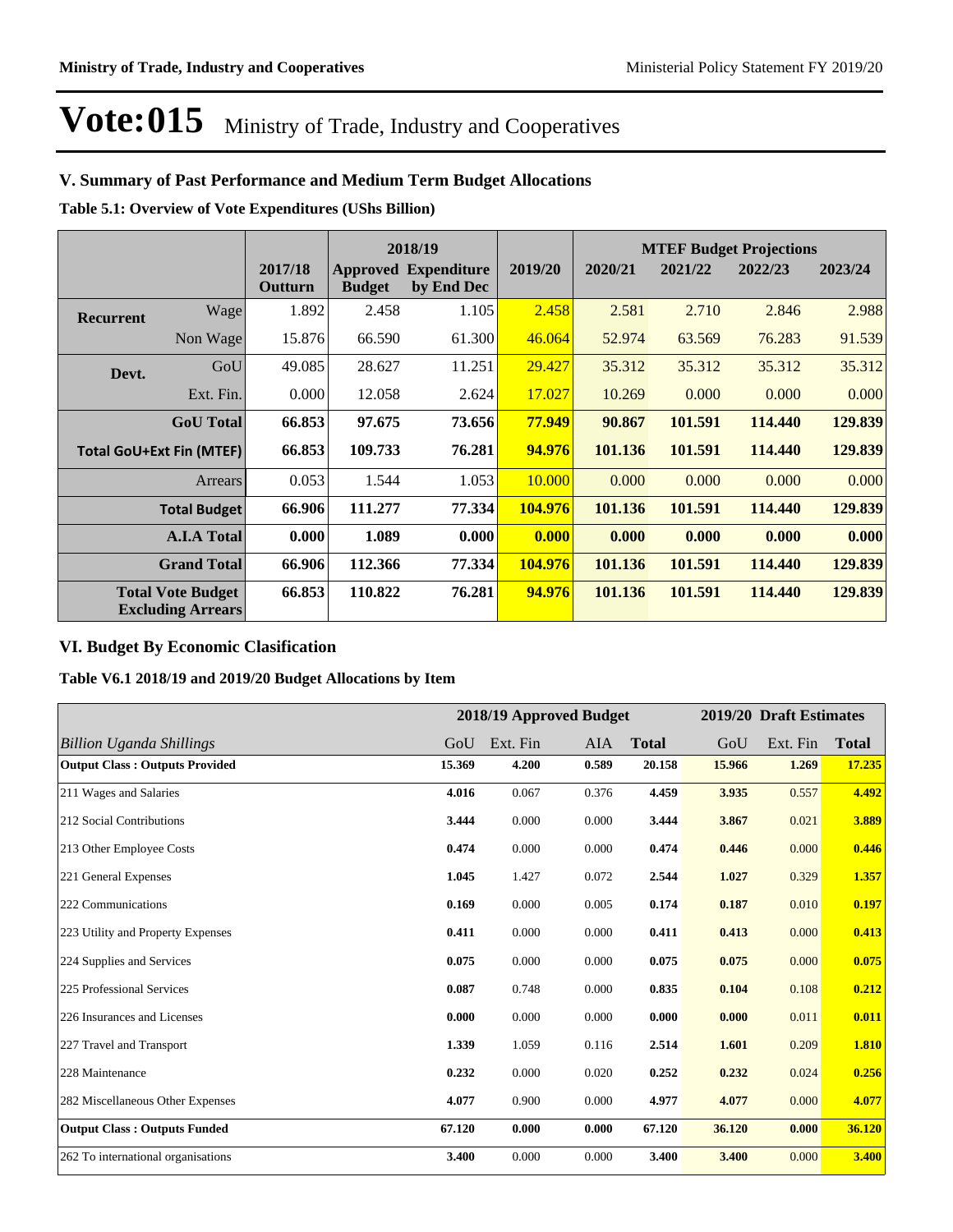| 263 To other general government units     | 3.000  | 0.000  | 0.000 | 3.000   | 3.000  | 0.000  | 3.000         |
|-------------------------------------------|--------|--------|-------|---------|--------|--------|---------------|
| 264 To Resident Non-government units      | 60.720 | 0.000  | 0.000 | 60.720  | 29.720 | 0.000  | 29.720        |
| <b>Output Class: Capital Purchases</b>    | 15.186 | 7.858  | 0.500 | 23.545  | 25,863 | 15.758 | 41.621        |
| 281 Property expenses other than interest | 5.115  | 0.000  | 0.000 | 5.115   | 6.685  | 0.176  | 6.861         |
| 312 FIXED ASSETS                          | 5.589  | 7.858  | 0.500 | 13.947  | 16.695 | 15.582 | 32.277        |
| 314 INVENTORIES (STOCKS AND STORES)       | 4.483  | 0.000  | 0.000 | 4.483   | 2.483  | 0.000  | 2.483         |
| <b>Output Class: Arrears</b>              | 1.544  | 0.000  | 0.000 | 1.544   | 10.000 | 0.000  | <b>10.000</b> |
| 321 DOMESTIC                              | 1.544  | 0.000  | 0.000 | 1.544   | 10.000 | 0.000  | 10.000        |
| <b>Grand Total:</b>                       | 99.219 | 12.058 | 1.089 | 112.366 | 87.949 | 17.027 | 104.976       |
| <b>Total excluding Arrears</b>            | 97.675 | 12.058 | 1.089 | 110.822 | 77.949 | 17.027 | 94.976        |

### **VII. Budget By Programme And Subprogramme**

#### **Table V7.1: Past Expenditure Outturns and Medium Term Projections by Programme and SubProgramme**

| <b>Billion Uganda shillings</b>                                                           |                       | FY 2018/19                       |                                   |                                             | <b>Medium Term Projections</b> |         |         |         |
|-------------------------------------------------------------------------------------------|-----------------------|----------------------------------|-----------------------------------|---------------------------------------------|--------------------------------|---------|---------|---------|
|                                                                                           | FY 2017/18<br>Outturn | <b>Approved</b><br><b>Budget</b> | <b>Spent By</b><br><b>End Dec</b> | 2019-20<br><b>Proposed</b><br><b>Budget</b> | 2020-21                        | 2021-22 | 2022-23 | 2023-24 |
| 01 Industrial and Technological<br><b>Development</b>                                     | 50.046                | 72.099                           | 55.884                            | 51.536                                      | 60.544                         | 66.477  | 73.593  | 82.128  |
| 1111 Soroti Fruit Factory                                                                 | 5.750                 | 4.483                            | 2.000                             | 4.483                                       | 5.379                          | 5.379   | 5.379   | 5.379   |
| 12 Industry and Technology                                                                | 1.847                 | 47.449                           | 46.276                            | 26.085                                      | 30.004                         | 35.936  | 43.052  | 51.587  |
| 1250 Support to Innovation - EV Car Project                                               | 8.277                 | 0.000                            | 0.000                             | 0.000                                       | 0.000                          | 0.000   | 0.000   | 0.000   |
| 1495 Rural Industrial Development Project<br>(OVOP Project Phase III)                     | 0.486                 | 0.408                            | 0.141                             | 1.208                                       | 1.449                          | 1.449   | 1.449   | 1.449   |
| 1498 Establishment of Zonal Agro-<br><b>Processing Facilities</b>                         | 33.686                | 19.760                           | 7.467                             | 19.760                                      | 23.712                         | 23.712  | 23.712  | 23.712  |
| 02 Cooperative Development                                                                | 5.617                 | 8.239                            | 9.044                             | 8.254                                       | 9.476                          | 11.299  | 13.485  | 16.107  |
| 1203 Support to Warehouse Receipt System                                                  | 0.120                 | 0.150                            | 0.000                             | 0.150                                       | 0.180                          | 0.180   | 0.180   | 0.180   |
| 13 Cooperatives Development                                                               | 5.497                 | 8.089                            | 9.044                             | 8.104                                       | 9.296                          | 11.119  | 13.305  | 15.927  |
| 04 Trade Development                                                                      | 2.259                 | 15.775                           | 4.149                             | 19.288                                      | 12.770                         | 2.925   | 3.429   | 4.030   |
| 07 External Trade                                                                         | 1.657                 | 2.550                            | 1.307                             | 1.548                                       | 1.760                          | 2.082   | 2.466   | 2.926   |
| 08 Internal Trade                                                                         | 0.474                 | 1.045                            | 0.166                             | 0.580                                       | 0.594                          | 0.674   | 0.768   | 0.878   |
| 1291 Regional Integration Implementation<br>Programme [RIIP] Support for Uganda           | 0.000                 | 11.258                           | 2.624                             | 17.027                                      | 10.269                         | 0.000   | 0.000   | 0.000   |
| 1306 National Response Strategy on<br>Elimination of Non Tariff Barriers (NRSE-<br>NTB's) | 0.000                 | 0.800                            | 0.000                             | 0.000                                       | 0.000                          | 0.000   | 0.000   | 0.000   |
| 16 Directorate of Trade, Industry and<br>Cooperatives                                     | 0.128                 | 0.122                            | 0.053                             | 0.132                                       | 0.147                          | 0.169   | 0.195   | 0.226   |
| 07 MSME Development                                                                       | 1.226                 | 0.923                            | 0.383                             | 1.173                                       | 1.301                          | 1.485   | 1.702   | 1.958   |
| 18 Directorate of MSMEs                                                                   | 0.173                 | 0.112                            | 0.033                             | 0.078                                       | 0.090                          | 0.108   | 0.130   | 0.155   |
| 19 Processing and Marketing Department                                                    | 0.491                 | 0.390                            | 0.169                             | 0.533                                       | 0.588                          | 0.668   | 0.761   | 0.871   |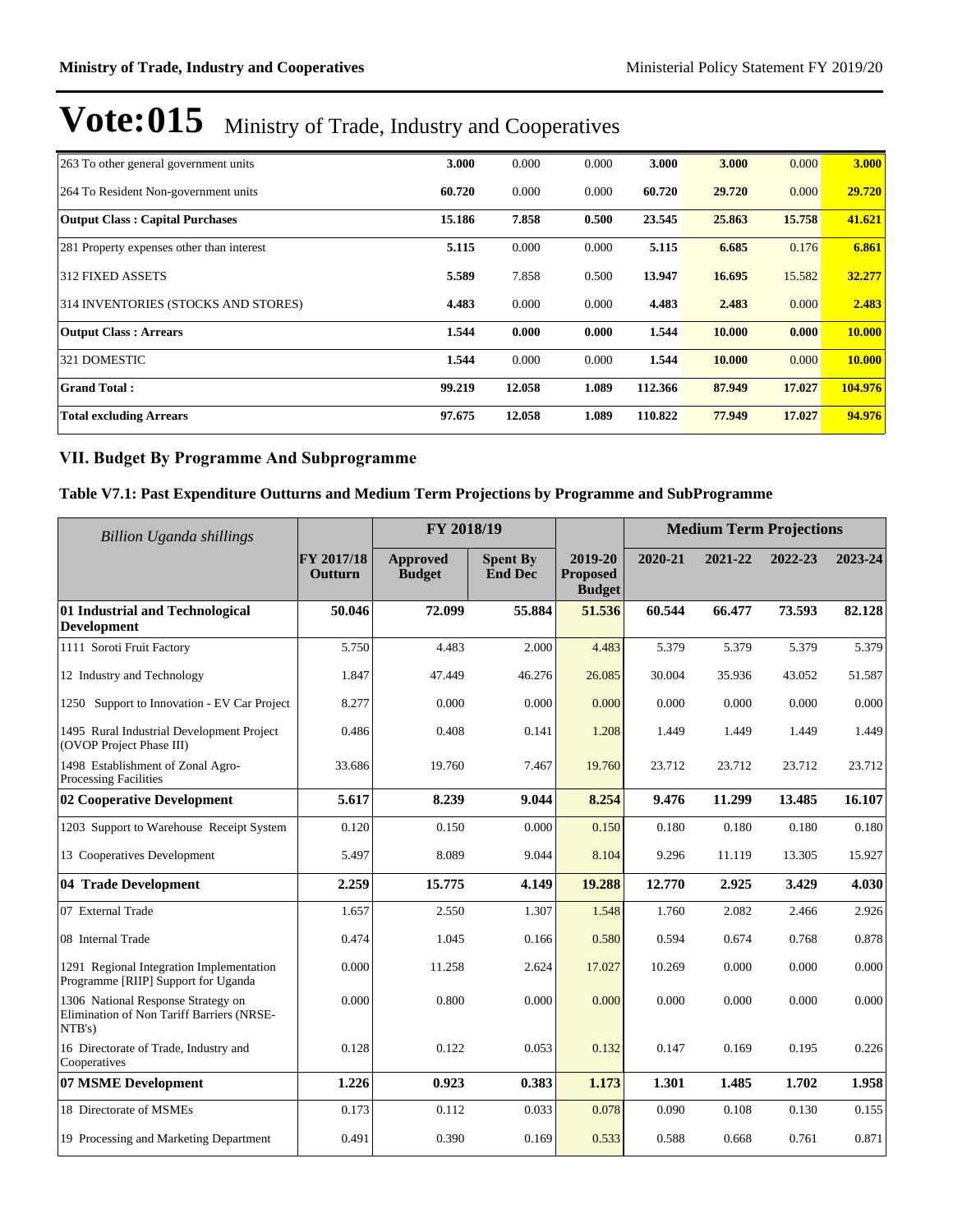| 20 Business Development and Quality<br>Assurance Department                | 0.562  | 0.422   | 0.181  | 0.562   | 0.623   | 0.709   | 0.812   | 0.932   |
|----------------------------------------------------------------------------|--------|---------|--------|---------|---------|---------|---------|---------|
| 49 General Administration, Policy and<br>Planning                          | 7.757  | 15.330  | 7.874  | 24.726  | 17.044  | 19.405  | 22.231  | 25.616  |
| 01 HOs and Administration                                                  | 6.498  | 10.512  | 6.006  | 20.395  | 11.888  | 14.161  | 16.883  | 20.144  |
| 1408 Support to the Ministry of Trade,<br><b>Industry and Cooperatives</b> | 0.766  | 4.326   | 1.643  | 3.826   | 4.591   | 4.591   | 4.591   | 4.591   |
| 15 Internal Audit                                                          | 0.099  | 0.092   | 0.033  | 0.093   | 0.104   | 0.121   | 0.141   | 0.165   |
| 17 Policy and Planning                                                     | 0.393  | 0.400   | 0.192  | 0.412   | 0.461   | 0.532   | 0.616   | 0.716   |
| <b>Total for the Vote</b>                                                  | 66.906 | 112.366 | 77.334 | 104.976 | 101.136 | 101.591 | 114.440 | 129.839 |
| <b>Total Excluding Arrears</b>                                             | 66.853 | 110.822 | 76.281 | 94.976  | 101.136 | 101.591 | 114.440 | 129.839 |

### **VIII. Programme Performance and Medium Term Plans**

### **Table V8.1: Programme Outcome and Outcome Indicators ( Only applicable for FY 2019/20)**

| <b>Programme:</b>                                                  | 01 Industrial and Technological Development                                              |                                                                                                                                                                                          |         |                            |         |            |  |  |
|--------------------------------------------------------------------|------------------------------------------------------------------------------------------|------------------------------------------------------------------------------------------------------------------------------------------------------------------------------------------|---------|----------------------------|---------|------------|--|--|
| <b>Programme Objective</b><br>$\bullet$                            |                                                                                          | This Programme is responsible for policy formulation, planning and coordination; and promoting the<br>expansion, diversification and competitiveness of all inclusive industrial sector. |         |                            |         |            |  |  |
| <b>Responsible Officer:</b>                                        | Commissioner - Industry and Technology                                                   |                                                                                                                                                                                          |         |                            |         |            |  |  |
|                                                                    | <b>Programme Outcome:</b> Industrial Facilitation, Promotion and Cluster Competitiveness |                                                                                                                                                                                          |         |                            |         |            |  |  |
| <b>Sector Outcomes contributed to by the Programme Outcome</b>     |                                                                                          |                                                                                                                                                                                          |         |                            |         |            |  |  |
| 1. A Strong Industrial Base                                        |                                                                                          |                                                                                                                                                                                          |         |                            |         |            |  |  |
|                                                                    | 2. Increased employment in the manufacturing sector                                      |                                                                                                                                                                                          |         |                            |         |            |  |  |
|                                                                    |                                                                                          |                                                                                                                                                                                          |         | <b>Performance Targets</b> |         |            |  |  |
|                                                                    |                                                                                          |                                                                                                                                                                                          | 2019/20 | 2020/21                    | 2021/22 |            |  |  |
| Projection<br><b>Baseline</b><br><b>Base year</b><br><b>Target</b> |                                                                                          |                                                                                                                                                                                          |         |                            |         | Projection |  |  |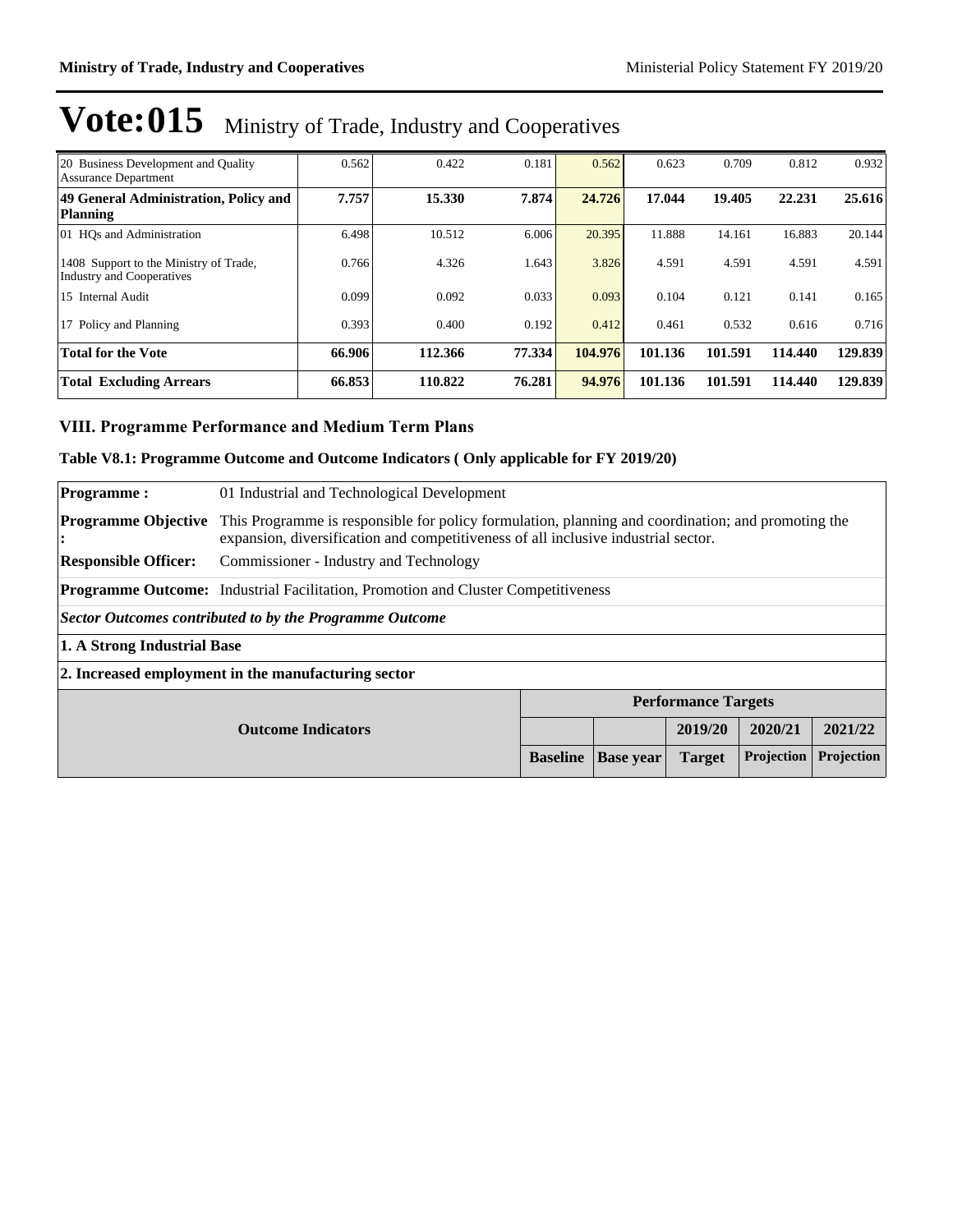|                                                        | · Percentage of manufacturing Industries meeting Standard Operating Requirements                                                                                                      | 45%             | 2010             | <b>72%</b>                        | 75%                     | 78%                                       |
|--------------------------------------------------------|---------------------------------------------------------------------------------------------------------------------------------------------------------------------------------------|-----------------|------------------|-----------------------------------|-------------------------|-------------------------------------------|
| • Percentage contribution of manufacturing to GDP      |                                                                                                                                                                                       | 3.9%            | 2015             | 6%                                | 7%                      | 7.4%                                      |
|                                                        | • Proportion of industries adopting new technologies in manufacturing                                                                                                                 | 6%              | 2010             | 10.5%                             | 11%                     | 12%                                       |
|                                                        | • Proportion of population employed in the manufacturing industry                                                                                                                     | 9.8%            | 2015             | 15%                               | 16%                     | 18%                                       |
| <b>SubProgramme: 12 Industry and Technology</b>        |                                                                                                                                                                                       |                 |                  |                                   |                         |                                           |
|                                                        | <b>Output: 01 Industrial Policies, Strategies and Monitoring Services</b>                                                                                                             |                 |                  |                                   |                         |                                           |
| Stage of Iron and Steel policy formulation             |                                                                                                                                                                                       |                 |                  | <b>passed</b>                     | passed                  | passed                                    |
| Stage of Sugar Act formulation                         |                                                                                                                                                                                       |                 |                  | <b>Enacted</b><br><b>Into law</b> | regulations<br>in place | <b>Draft Regulations</b><br><b>Passed</b> |
|                                                        | Output: 02 Capacity Building for Jua Kali and Private Sector                                                                                                                          |                 |                  |                                   |                         |                                           |
| No. of Ugandan artisans participating in exhibitions   |                                                                                                                                                                                       |                 |                  | 300                               | 320                     | 340                                       |
|                                                        | No. of participants trained in value addition, business management & marketing                                                                                                        |                 |                  | 90                                | <b>100</b>              | 120                                       |
| <b>Output: 03 Industrial Information Services</b>      |                                                                                                                                                                                       |                 |                  |                                   |                         |                                           |
|                                                        | Number of enterprises for whom data is captured in the National Industrial Database                                                                                                   |                 |                  | 80                                | 80                      | 80                                        |
|                                                        | <b>Output: 51 Management Training and Advisory Services (MTAC)</b>                                                                                                                    |                 |                  |                                   |                         |                                           |
|                                                        | No. of students graduating with diploma & certificate programmes in business and ICT                                                                                                  |                 |                  | 1,550                             | 1,600                   | 1,650                                     |
| No. of participants trained in enterprenuership skills |                                                                                                                                                                                       |                 |                  |                                   | 2,500<br>2,800          | 3,000                                     |
| Number of tracer studies conducted on past students    |                                                                                                                                                                                       |                 |                  |                                   | 5                       | 6                                         |
| No. of participants trained in vocational courses.     |                                                                                                                                                                                       |                 |                  | 1,500                             | 1,550                   | 1,600                                     |
|                                                        | Output: 52 Commercial and Economic Infrastructure Development (UDC)                                                                                                                   |                 |                  |                                   |                         |                                           |
| No. of Project proposals developed                     |                                                                                                                                                                                       |                 |                  | $\overline{4}$                    | 5                       | 6                                         |
|                                                        | <b>SubProgramme: 1498 Establishment of Zonal Agro-Processing Facilities</b>                                                                                                           |                 |                  |                                   |                         |                                           |
|                                                        | Output: 52 Commercial and Economic Infrastructure Development (UDC)                                                                                                                   |                 |                  |                                   |                         |                                           |
| No. of Project proposals developed                     |                                                                                                                                                                                       |                 |                  | $5\overline{)}$                   | 6                       | 7                                         |
| <b>Programme:</b>                                      | 02 Cooperative Development                                                                                                                                                            |                 |                  |                                   |                         |                                           |
| <b>Programme Objective</b>                             | This Programme is responsible for policy formulation, and coordination for strengthening the cooperative<br>movement for competitiveness and socially inclusive economic development. |                 |                  |                                   |                         |                                           |
| <b>Responsible Officer:</b>                            | <b>Commissioner - Cooperatives Development</b>                                                                                                                                        |                 |                  |                                   |                         |                                           |
|                                                        | <b>Programme Outcome:</b> Promotion of Structured Trading for Commodities                                                                                                             |                 |                  |                                   |                         |                                           |
|                                                        | <b>Sector Outcomes contributed to by the Programme Outcome</b>                                                                                                                        |                 |                  |                                   |                         |                                           |
| 1. A Strong Industrial Base                            |                                                                                                                                                                                       |                 |                  |                                   |                         |                                           |
|                                                        |                                                                                                                                                                                       |                 |                  | <b>Performance Targets</b>        |                         |                                           |
|                                                        | <b>Outcome Indicators</b>                                                                                                                                                             |                 |                  | 2019/20                           | 2020/21                 | 2021/22                                   |
|                                                        |                                                                                                                                                                                       | <b>Baseline</b> | <b>Base year</b> | <b>Target</b>                     | Projection              | Projection                                |
|                                                        | • Promotion and adoption of Structured Trading for Commodities                                                                                                                        | 3               | 2016             | 12                                | 15                      | 18                                        |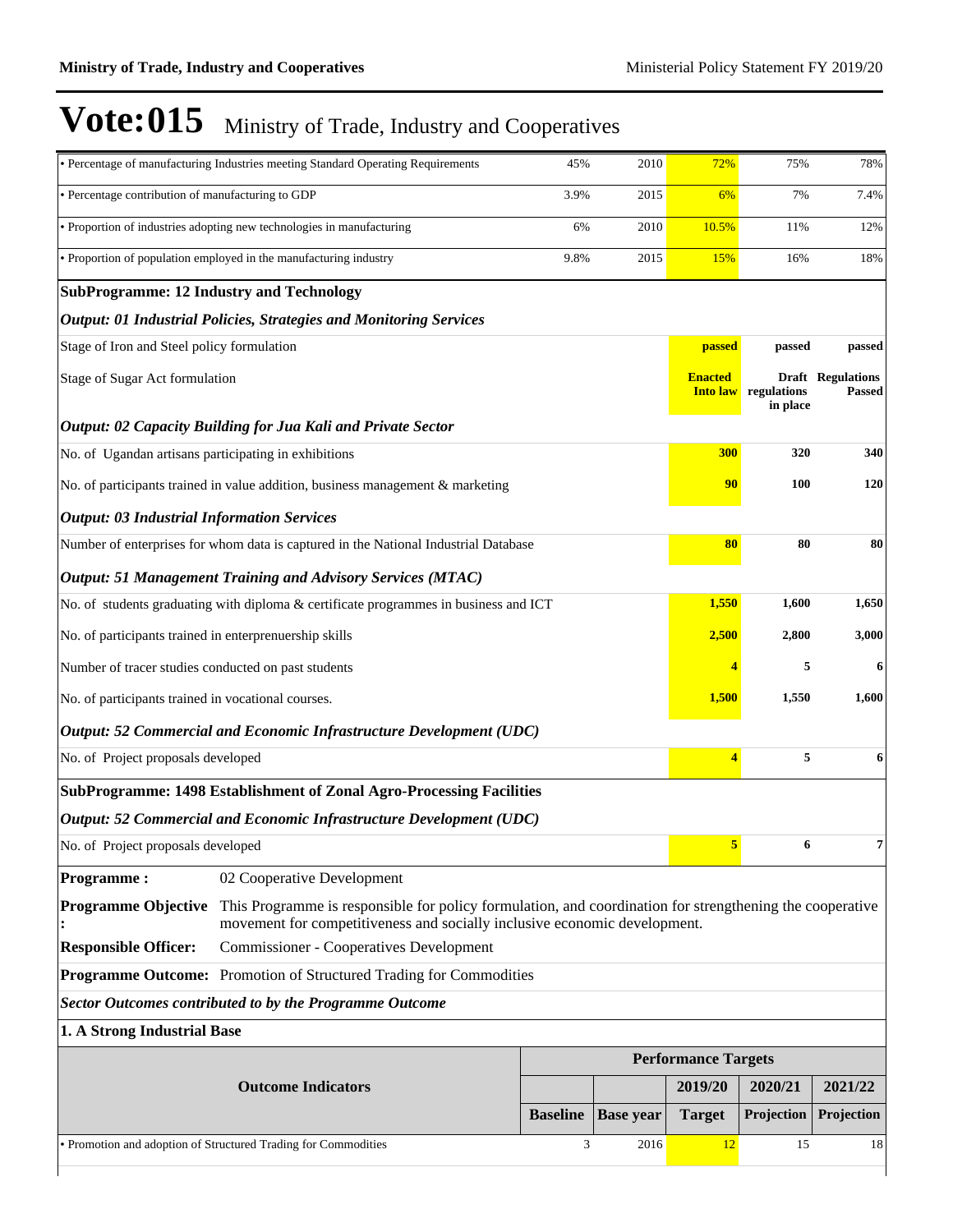|                                                            | Programme Outcome: Cooperatives Promotion and Structural Competitiveness                                                                                                                                                                     |                 |                  |                            |               |            |
|------------------------------------------------------------|----------------------------------------------------------------------------------------------------------------------------------------------------------------------------------------------------------------------------------------------|-----------------|------------------|----------------------------|---------------|------------|
|                                                            | Sector Outcomes contributed to by the Programme Outcome                                                                                                                                                                                      |                 |                  |                            |               |            |
| 1. Improved Private Sector Competitiveness                 |                                                                                                                                                                                                                                              |                 |                  |                            |               |            |
|                                                            | 2. Increased productivity in the manufacturing industry.                                                                                                                                                                                     |                 |                  |                            |               |            |
|                                                            |                                                                                                                                                                                                                                              |                 |                  | <b>Performance Targets</b> |               |            |
|                                                            | <b>Outcome Indicators</b>                                                                                                                                                                                                                    |                 |                  | 2019/20                    | 2020/21       | 2021/22    |
|                                                            |                                                                                                                                                                                                                                              | <b>Baseline</b> | <b>Base year</b> | <b>Target</b>              | Projection    | Projection |
| • Percentage of Youth engaged in Cooperative Business      |                                                                                                                                                                                                                                              | 3%              | 2015             | 10%                        | 12%           | 15%        |
| • Total share capital of Cooperatives Enterprises (UGX Bn) |                                                                                                                                                                                                                                              | 177             | 2012             | 450                        | 455           | 460        |
|                                                            | <b>SubProgramme: 13 Cooperatives Development</b>                                                                                                                                                                                             |                 |                  |                            |               |            |
|                                                            | <b>Output: 02 Cooperatives Establishment and Management</b>                                                                                                                                                                                  |                 |                  |                            |               |            |
| No. of cooperative Societies audited                       |                                                                                                                                                                                                                                              |                 |                  | <b>100</b>                 | 120           | 150        |
| No. of cooperative Societies inspected                     |                                                                                                                                                                                                                                              |                 | <b>120</b>       | 130                        | 140           |            |
| No. of cooperative Societies investigated                  |                                                                                                                                                                                                                                              |                 |                  | <b>15</b>                  | 18            | 25         |
|                                                            | Output: 51 Regulation of Warehouse Receipt System (UCE)                                                                                                                                                                                      |                 |                  |                            |               |            |
|                                                            | No. of warehouse staff trained in Warehouse Receipt operations                                                                                                                                                                               |                 |                  | 50                         | 55            | 60         |
| No. of warehouses inspected                                |                                                                                                                                                                                                                                              |                 |                  | 50                         | 55            | 60         |
| <b>Programme:</b>                                          | 04 Trade Development                                                                                                                                                                                                                         |                 |                  |                            |               |            |
| <b>Programme Objective</b>                                 | This Programme is responsible for developing, coordinating, regulating, promoting and facilitating<br>domestic and external trade with emphasis on export promotion and access to regional and international<br>markets for economic growth. |                 |                  |                            |               |            |
| <b>Responsible Officer:</b>                                | Director - Trade Industry and Cooperatives                                                                                                                                                                                                   |                 |                  |                            |               |            |
|                                                            | Programme Outcome: Domestic and Foreign Trade Facilitation and Promotion                                                                                                                                                                     |                 |                  |                            |               |            |
|                                                            | <b>Sector Outcomes contributed to by the Programme Outcome</b>                                                                                                                                                                               |                 |                  |                            |               |            |
| 1. A Strong Industrial Base                                |                                                                                                                                                                                                                                              |                 |                  |                            |               |            |
|                                                            | 2. Increased productivity in the manufacturing industry.                                                                                                                                                                                     |                 |                  |                            |               |            |
|                                                            |                                                                                                                                                                                                                                              |                 |                  | <b>Performance Targets</b> |               |            |
|                                                            | <b>Outcome Indicators</b>                                                                                                                                                                                                                    |                 |                  | 2019/20                    | 2020/21       | 2021/22    |
|                                                            |                                                                                                                                                                                                                                              | <b>Baseline</b> | <b>Base year</b> | <b>Target</b>              | Projection    | Projection |
|                                                            | · Percentage growth in trade of Domestically Produced Products & services                                                                                                                                                                    | 1.9%            | 2010             | 5%                         | 5.2%          | 5.3%       |
| • Access to Common Trade Infrastructure and Development    |                                                                                                                                                                                                                                              | 5%              | 2010             | 10%                        | 11%           | 12%        |
|                                                            | • Percentage utilization of Foreign Trade Agreements by Business Community                                                                                                                                                                   | 8%              | 2015             | 12%                        | 15%           | 15.5%      |
| <b>SubProgramme: 07 External Trade</b>                     |                                                                                                                                                                                                                                              |                 |                  |                            |               |            |
|                                                            | <b>Output: 01 Trade Policies, Strategies and Monitoring Services</b>                                                                                                                                                                         |                 |                  |                            |               |            |
|                                                            | Stage of Competition and Consumer Protection Policy formulation                                                                                                                                                                              |                 |                  | 100%                       | 100%          | 100%       |
|                                                            | Stage of the COMESA Treaty Domestication Bill formulation                                                                                                                                                                                    |                 |                  | <b>Passed</b>              | <b>Passed</b> | Passed     |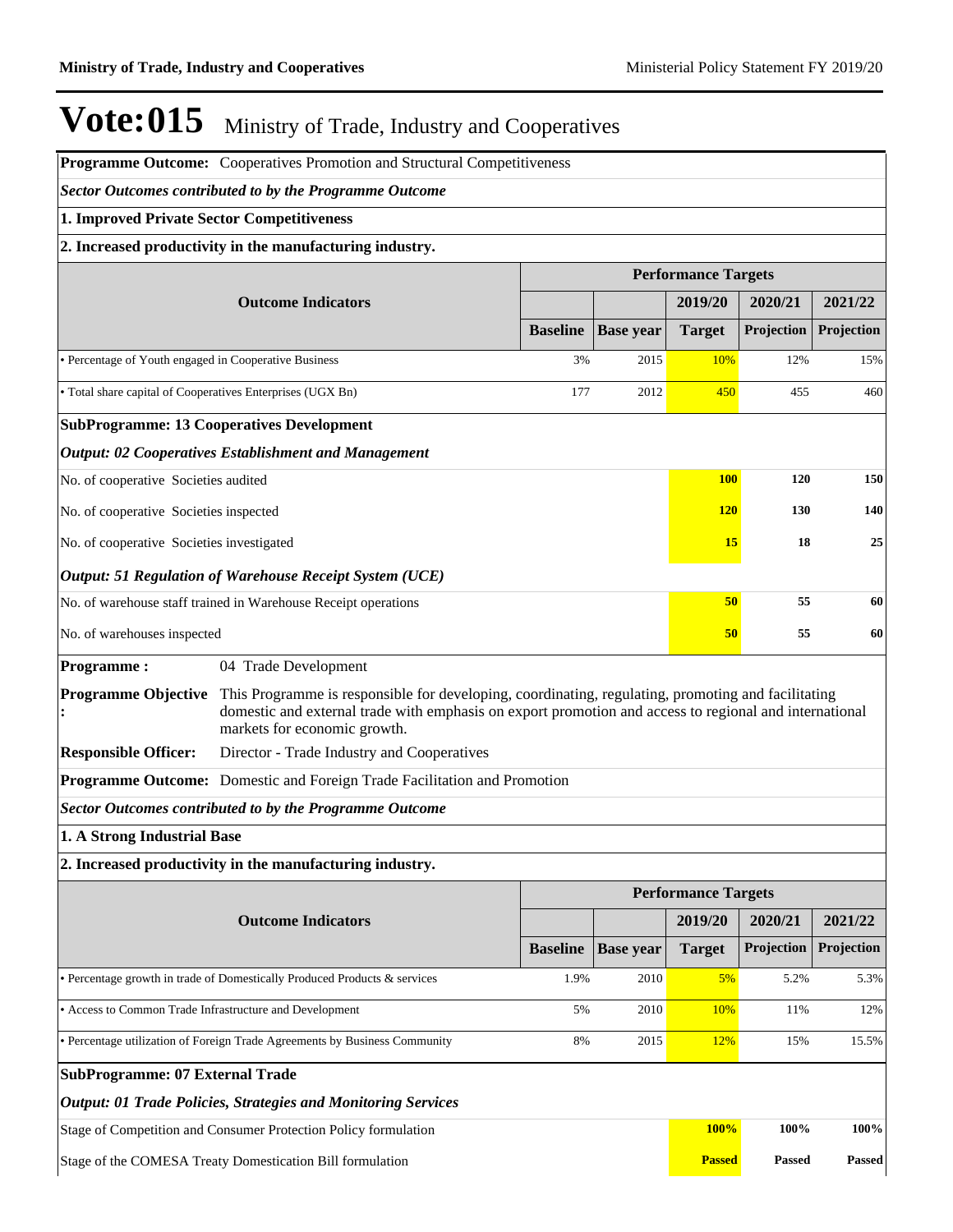| Stage of Trade Licensing Amendment Act formulation                                                                            | <b>Passed</b> | <b>Passed</b> | <b>Passed</b> |
|-------------------------------------------------------------------------------------------------------------------------------|---------------|---------------|---------------|
| <b>Output: 02 Trade Negotiation</b>                                                                                           |               |               |               |
| No. of consultations with stakeholders on negotiations                                                                        | 12            | 15            | 18            |
| No. of negotiations under US-EAC, Tripartite, COMESA, EPAs & WTO participated in                                              | <b>10</b>     | 12            | 15            |
| Uganda's Services Waiver request submitted to WTO after stakeholder consultation                                              | <b>Yes</b>    | Yes           | Yes           |
| <b>Output: 03 Capacity Building for Trade Facilitating Institutions</b>                                                       |               |               |               |
| No. of District Commercial Officers and LG officials monitored, supervised and supported on Sector<br>policies implementation | <b>100</b>    | 105           | 110           |
| No. of Private Sector stakeholders sensitized on Trade policy issues                                                          | <b>200</b>    | 240           | 250           |
| <b>Output: 04 Trade Information and Product Market Research</b>                                                               |               |               |               |
| No. of Municipalities from which trade licensing returns have been collected                                                  | 41            | 41            | 41            |
| Output: 05 Economic Integration and Market Access (Bilateral, Regional and Multilateral)                                      |               |               |               |
| No. of Non-Tariff Barriers addressed                                                                                          | 5             | 6             | 8             |
| <b>SubProgramme: 08 Internal Trade</b>                                                                                        |               |               |               |
| <b>Output: 01 Trade Policies, Strategies and Monitoring Services</b>                                                          |               |               |               |
| Stage of Competition and Consumer Protection Policy formulation                                                               | 100%          | 100%          | 100%          |
| Stage of the COMESA Treaty Domestication Bill formulation                                                                     | <b>Passed</b> | <b>Passed</b> | <b>Passed</b> |
| Stage of Trade Licensing Amendment Act formulation                                                                            | <b>Passed</b> | <b>Passed</b> | <b>Passed</b> |
| <b>Output: 03 Capacity Building for Trade Facilitating Institutions</b>                                                       |               |               |               |
| No. of District Commercial Officers and LG officials monitored, supervised and supported on Sector<br>policies implementation | <b>100</b>    | 105           | 110           |
| No. of Private Sector stakeholders sensitized on Trade policy issues                                                          | <b>200</b>    | 240           | 250           |
| <b>Output: 04 Trade Information and Product Market Research</b>                                                               |               |               |               |
| No. of Municipalities from which trade licensing returns have been collected                                                  | 41            | 41            | 41            |
| Output: 05 Economic Integration and Market Access (Bilateral, Regional and Multilateral)                                      |               |               |               |
| No. of Non-Tariff Barriers addressed                                                                                          | 5             | 6             | 8             |
| SubProgramme: 1291 Regional Integration Implementation Programme [RIIP] Support for Uganda                                    |               |               |               |
| <b>Output: 01 Trade Policies, Strategies and Monitoring Services</b>                                                          |               |               |               |
| Stage of Competition and Consumer Protection Policy formulation                                                               | <b>100%</b>   | 100%          | 100%          |
| Stage of the COMESA Treaty Domestication Bill formulation                                                                     | <b>Passed</b> | <b>Passed</b> | <b>Passed</b> |
| Stage of Trade Licensing Amendment Act formulation                                                                            | <b>Passed</b> | <b>Passed</b> | <b>Passed</b> |
| <b>Output: 02 Trade Negotiation</b>                                                                                           |               |               |               |
| No. of consultations with stakeholders on negotiations                                                                        | <b>10</b>     | 12            | 15            |
| No. of negotiations under US-EAC, Tripartite, COMESA, EPAs & WTO participated in                                              | <b>10</b>     | 12            | 15            |
| Uganda's Services Waiver request submitted to WTO after stakeholder consultation                                              | Yes           | Yes           | Yes           |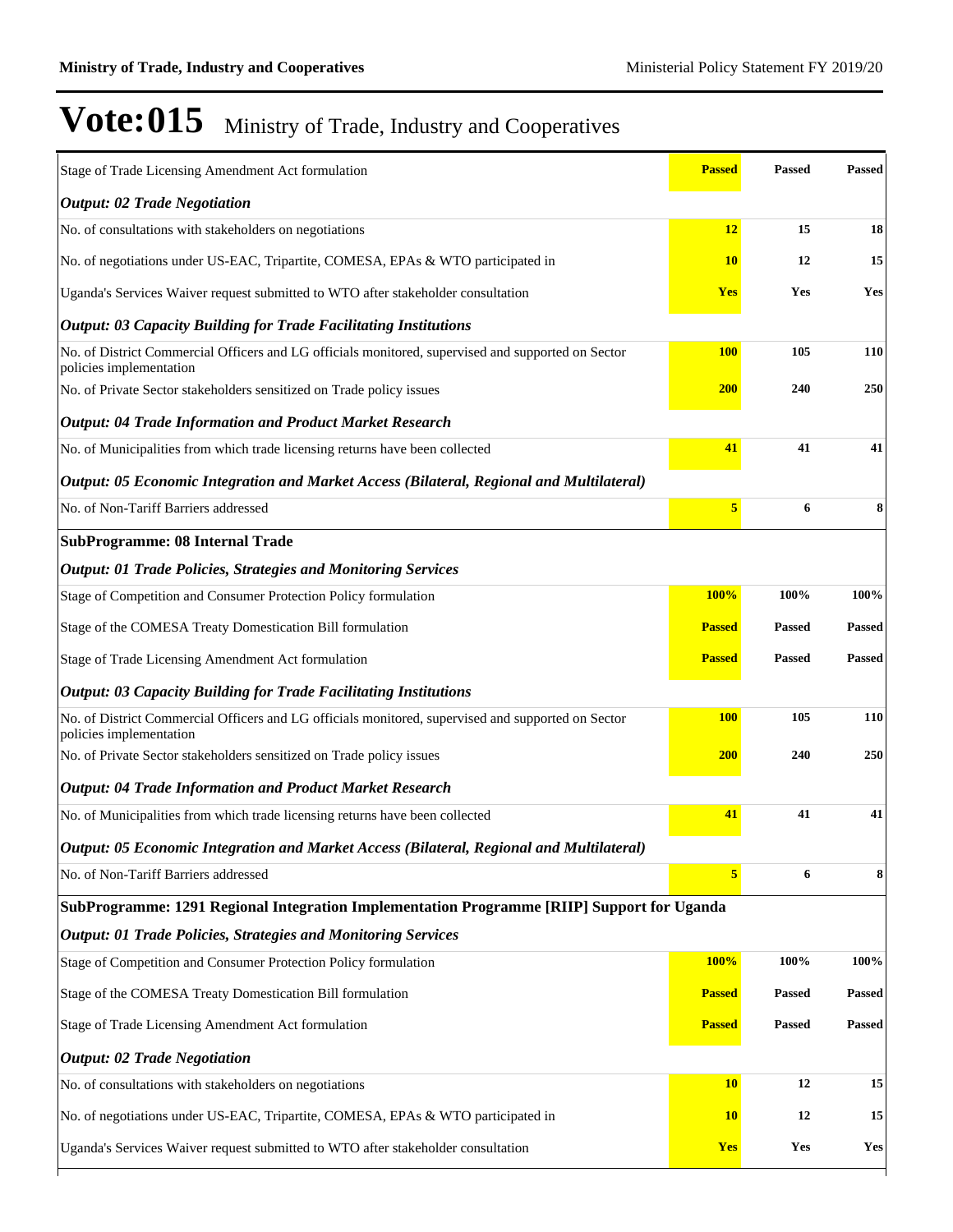| Output: 81 Trade Infrastructure Development                          |                                                                                                                                                                                                                                                        |                 |                  |                            |                         |               |  |  |
|----------------------------------------------------------------------|--------------------------------------------------------------------------------------------------------------------------------------------------------------------------------------------------------------------------------------------------------|-----------------|------------------|----------------------------|-------------------------|---------------|--|--|
| Level of completion fo the border markets                            |                                                                                                                                                                                                                                                        |                 |                  | 45%                        | 50%                     | 60%           |  |  |
| No. of traders benefiting from the border markets                    |                                                                                                                                                                                                                                                        |                 |                  | 500                        | 700                     | 800           |  |  |
|                                                                      | SubProgramme: 16 Directorate of Trade, Industry and Cooperatives                                                                                                                                                                                       |                 |                  |                            |                         |               |  |  |
| <b>Output: 01 Trade Policies, Strategies and Monitoring Services</b> |                                                                                                                                                                                                                                                        |                 |                  |                            |                         |               |  |  |
|                                                                      | Stage of Competition and Consumer Protection Policy formulation                                                                                                                                                                                        |                 |                  | <b>100%</b>                | 100%                    | 100%          |  |  |
| Stage of the COMESA Treaty Domestication Bill formulation            |                                                                                                                                                                                                                                                        |                 |                  |                            | passed<br><b>passed</b> | passed        |  |  |
| Stage of Trade Licensing Amendment Act formulation                   |                                                                                                                                                                                                                                                        |                 |                  |                            | <b>Paseed</b><br>passed | <b>Passed</b> |  |  |
| <b>Programme:</b>                                                    | 07 MSME Development                                                                                                                                                                                                                                    |                 |                  |                            |                         |               |  |  |
| <b>Programme Objective</b>                                           | The objective of this Programme is to provide a focal coordination institution for formulating,<br>implementing and monitoring policies and programs for the promotion and development of Micro, Small<br>and Medium scale enterprises in the country. |                 |                  |                            |                         |               |  |  |
| <b>Responsible Officer:</b>                                          | Director - Micro, Small and Medium Enterprises                                                                                                                                                                                                         |                 |                  |                            |                         |               |  |  |
|                                                                      | <b>Programme Outcome:</b> MSMEs Business Growth and Competitiveness                                                                                                                                                                                    |                 |                  |                            |                         |               |  |  |
|                                                                      | <b>Sector Outcomes contributed to by the Programme Outcome</b>                                                                                                                                                                                         |                 |                  |                            |                         |               |  |  |
| 1. Improved Private Sector Competitiveness                           |                                                                                                                                                                                                                                                        |                 |                  |                            |                         |               |  |  |
|                                                                      | 2. Increased productivity in the manufacturing industry.                                                                                                                                                                                               |                 |                  |                            |                         |               |  |  |
|                                                                      |                                                                                                                                                                                                                                                        |                 |                  | <b>Performance Targets</b> |                         |               |  |  |
|                                                                      | <b>Outcome Indicators</b>                                                                                                                                                                                                                              |                 |                  | 2019/20                    | 2020/21                 | 2021/22       |  |  |
|                                                                      |                                                                                                                                                                                                                                                        | <b>Baseline</b> | <b>Base year</b> | <b>Target</b>              | Projection              | Projection    |  |  |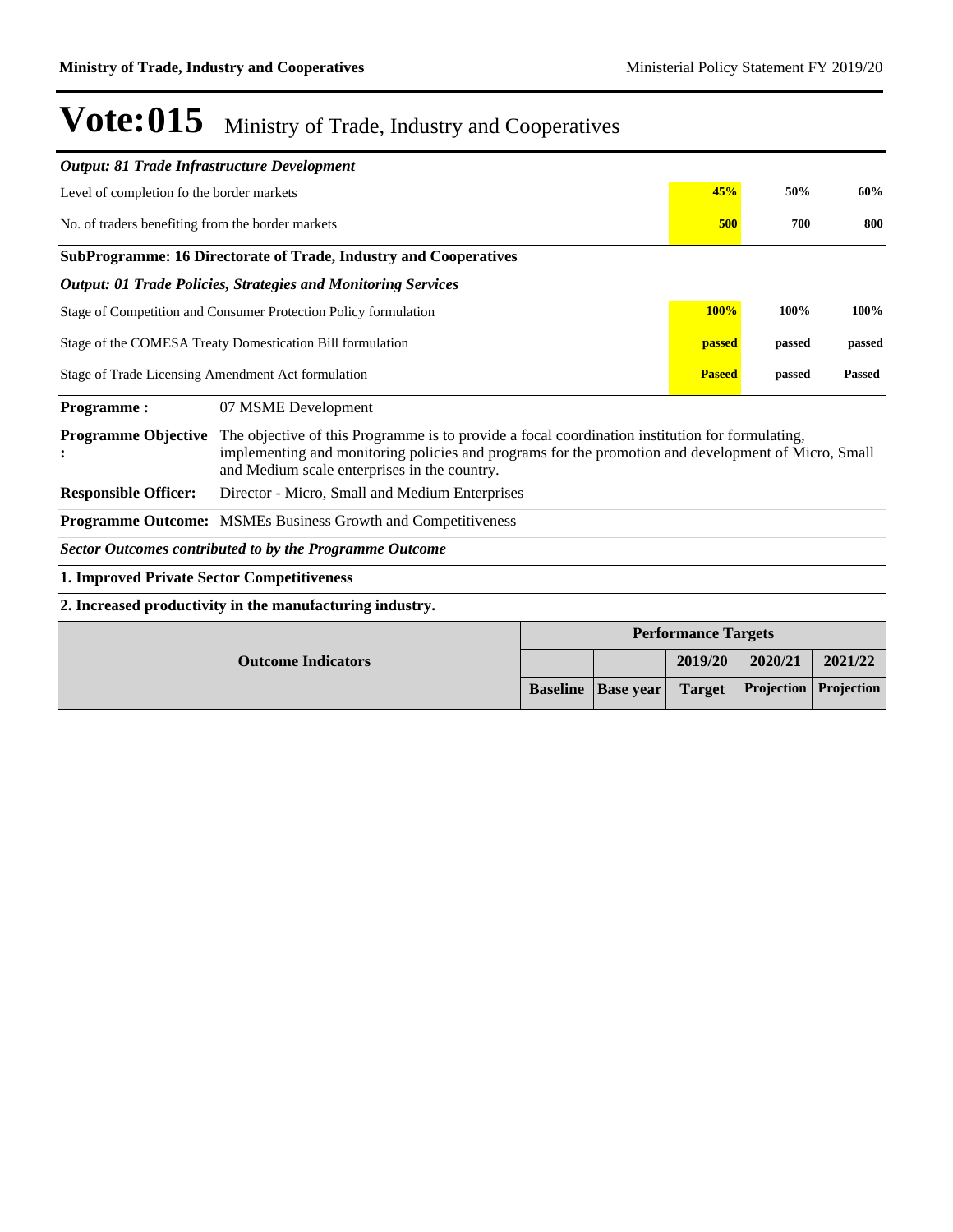| • Percentage growth of formalised MSMEs in domestic and export market                  | 15  | 2018 | 20             | 25             | 30  |
|----------------------------------------------------------------------------------------|-----|------|----------------|----------------|-----|
| • Percentage of MSMEs with access to business incubation and industrial infrastructure | 10% | 2018 | 15%            | 20%            | 25% |
| • Percentage of MSMEs implementing good business and technical management practices.   | 50% | 2018 | 52%            | 53%            | 55% |
| <b>SubProgramme: 18 Directorate of MSMEs</b>                                           |     |      |                |                |     |
| <b>Output: 01 MSMEs Policies, Strategies and Monitoring Services</b>                   |     |      |                |                |     |
| Number of interlectual Property Rights protected                                       |     |      | 5              | 7              | 10  |
| Number of MSMEs partcipating in annual awards competition                              |     |      | 125            | 135            | 150 |
| Percentage reduction in the number of MSMEs closing down business                      |     |      | 16%            | 15%            | 10% |
| <b>SubProgramme: 19 Processing and Marketing Department</b>                            |     |      |                |                |     |
| <b>Output: 01 MSMEs Policies, Strategies and Monitoring Services</b>                   |     |      |                |                |     |
| Number of interlectual Property Rights protected                                       |     |      | 5 <sup>1</sup> | $\overline{7}$ | 10  |
| Number of MSMEs partcipating in annual awards competition                              |     |      | 125            | 135            | 150 |
| Percentage reduction in the number of MSMEs closing down business                      |     |      | 16%            | 15%            | 10% |
| <b>SubProgramme: 20 Business Development and Quality Assurance Department</b>          |     |      |                |                |     |
| <b>Output: 01 MSMEs Policies, Strategies and Monitoring Services</b>                   |     |      |                |                |     |
| Number of interlectual Property Rights protected                                       |     |      | $\mathbf{1}$   | $\mathbf{1}$   | 1   |
| Number of MSMEs partcipating in annual awards competition                              |     |      | 5              | 5              | 5   |
| Percentage reduction in the number of MSMEs closing down business                      |     |      | 16%            | 15%            | 10% |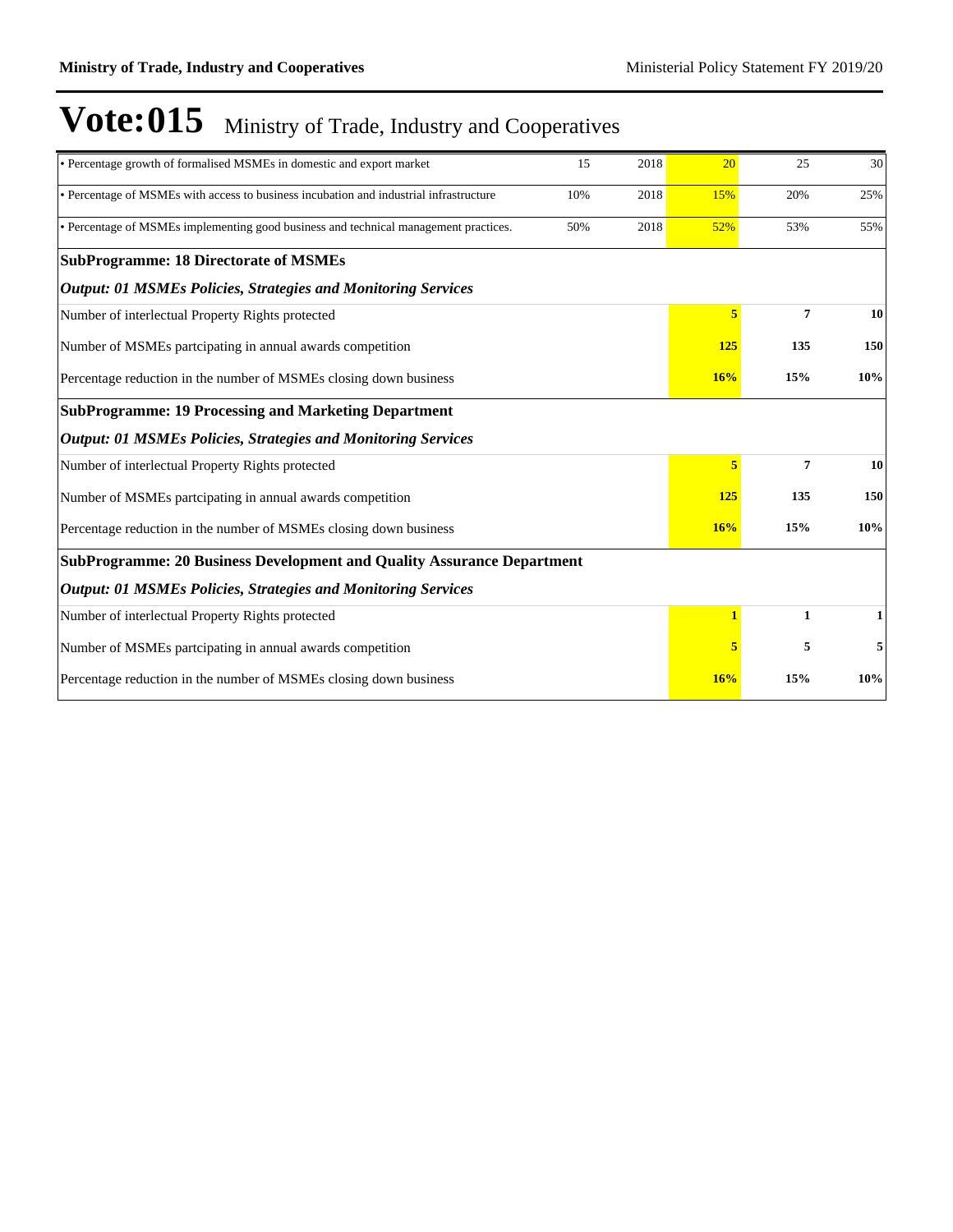| <b>Programme:</b>                           | 49 General Administration, Policy and Planning                                                                                                   |                            |                  |               |            |            |
|---------------------------------------------|--------------------------------------------------------------------------------------------------------------------------------------------------|----------------------------|------------------|---------------|------------|------------|
| <b>Programme Objective</b>                  | This Programme is responsible for providing the essential administrative, policy and strategic guidance<br>for well coordination of the Ministry |                            |                  |               |            |            |
| <b>Responsible Officer:</b>                 | Under Secretary - Finance and Adminstration                                                                                                      |                            |                  |               |            |            |
|                                             | Programme Outcome: Policy Guidance and Strategic Direction                                                                                       |                            |                  |               |            |            |
|                                             | Sector Outcomes contributed to by the Programme Outcome                                                                                          |                            |                  |               |            |            |
| 1. A Strong Industrial Base                 |                                                                                                                                                  |                            |                  |               |            |            |
|                                             | 2. Increased productivity in the manufacturing industry.                                                                                         |                            |                  |               |            |            |
|                                             |                                                                                                                                                  | <b>Performance Targets</b> |                  |               |            |            |
| <b>Outcome Indicators</b>                   |                                                                                                                                                  |                            |                  | 2019/20       | 2020/21    | 2021/22    |
|                                             |                                                                                                                                                  | <b>Baseline</b>            | <b>Base year</b> | <b>Target</b> | Projection | Projection |
|                                             | • Level of compliance of planning and budgeting instruments to NDPII                                                                             | 55%                        | 2017             | 65%           | 68%        | 70%        |
|                                             | • Level of compliance of the MPS to gender and equity budgeting                                                                                  | 58%                        | 2017             | 62%           | 65%        | 68%        |
| • Level of Development Plan delivered       |                                                                                                                                                  | 45%                        | 2017             | 60%           | 65%        | 70%        |
| • Budget absorption rate                    |                                                                                                                                                  | 89%                        | 2017             | 94            | 95         | 96         |
| • Annual External Auditor General rating.   |                                                                                                                                                  | 78%                        | 2016             | 85            | 88         | 90         |
| <b>SubProgramme: 17 Policy and Planning</b> |                                                                                                                                                  |                            |                  |               |            |            |
|                                             | <b>Output: 01 Policy, consultation, planning and monitoring services</b>                                                                         |                            |                  |               |            |            |
| MPS, BFP and Annual Report in place         |                                                                                                                                                  |                            |                  | Yes           | Yes        | Yes        |

### **IX. Major Capital Investments And Changes In Resource Allocation**

### **Table 9.1: Major Capital Investment (Capital Purchases outputs over 0.5Billion)**

| <b>FY 2018/19</b>                                             | <b>FY 2019/20</b>                                                                        |  |  |  |  |  |
|---------------------------------------------------------------|------------------------------------------------------------------------------------------|--|--|--|--|--|
| <b>Appr. Budget and Planned Outputs</b>                       | <b>Expenditures and Achievements by</b><br><b>Proposed Budget and Planned</b><br>end Dec |  |  |  |  |  |
| Vote 015 Ministry of Trade, Industry and Cooperatives         |                                                                                          |  |  |  |  |  |
| Program: 06 01 Industrial and Technological Development       |                                                                                          |  |  |  |  |  |
| Development Project : 1111 Soroti Fruit Factory               |                                                                                          |  |  |  |  |  |
| Output: 06 01 80 Construction of Common Industrial Facilities |                                                                                          |  |  |  |  |  |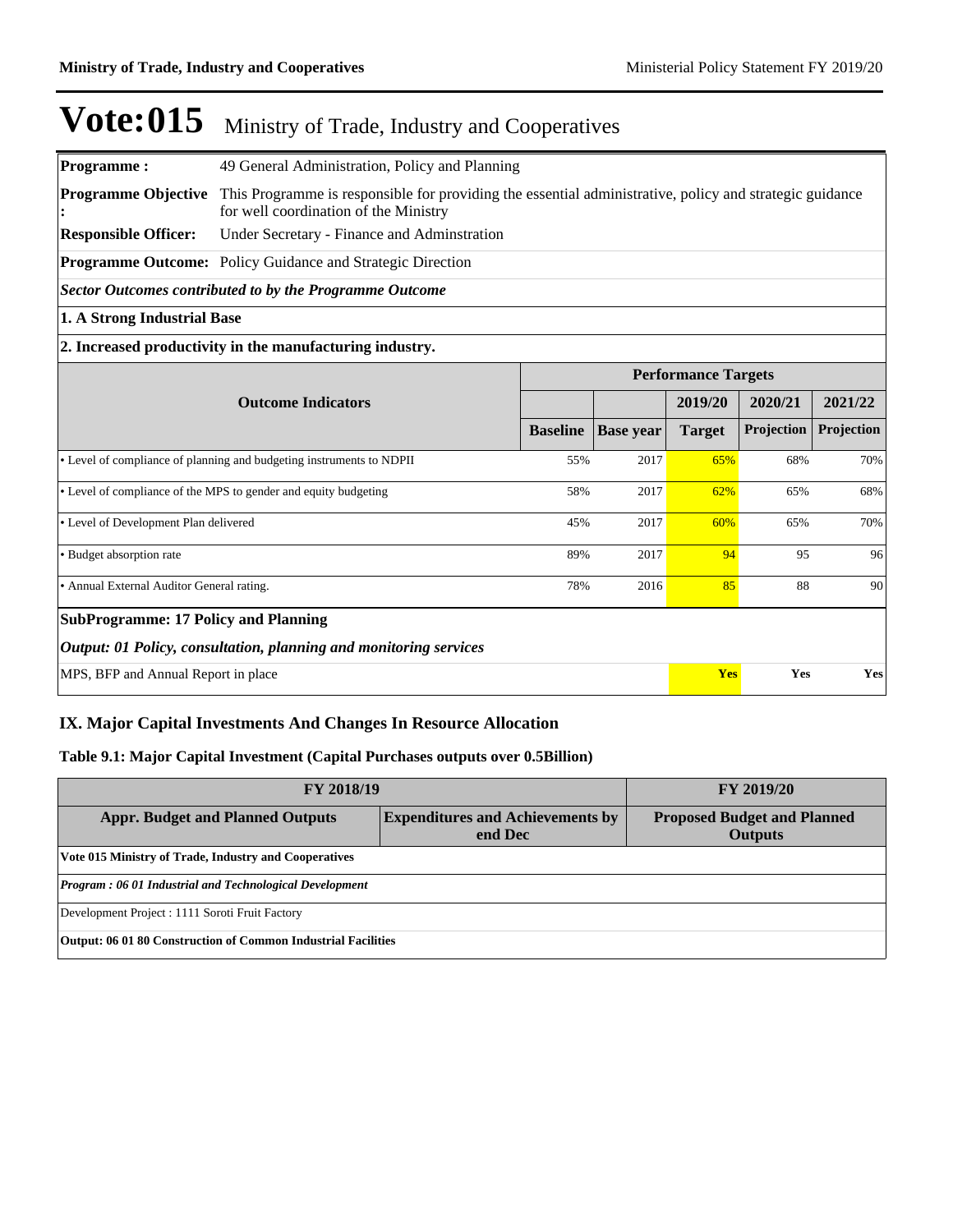| Working capital provided for the operation of the factory.                               |                  | - Hydro-geological survey and drilling of the<br>borehole has been completed. The borehole<br>yield is 16 cubic meters/hour; - Flooring of the<br>production area has been upgraded to<br>polyurethane floor;<br>- Governance structure for Soroti Fruits Ltd<br>(SOFTE) has been put in place and the Board<br>of Directors was inaugurated on September 20,<br>2018. The board comprises of seven (7)<br>members;<br>- Recruitment of management, technical and<br>support staff (123 staff) has been completed<br>and are all on duty;<br>- Conducted a refresher capacity enhancement<br>training of 8044 fruit farmers in Kumi Soroti<br>and Bukedea districts on better agronomic<br>practices and cooperative management;<br>- Forklifts to ease mobility of materials and<br>machines within the factory premises were<br>secured:<br>-Developed several Operational Manuals for<br>SOFTE Ltd - HRM, HIV/PWDs, Corporate<br>Social Responsibility, Standard Operating<br>Procedures etc; -Supply agreement contract for<br>fruits between SOFTE and Teso Tropical fruit<br>Cooperative Union (TEFCU) has been signed.<br>- Service providers for insurance services such<br>as Group personal accidents and industrial all<br>risks were secured;<br>- A provider for the supply and installation of a<br>submersible pump; and installation of 60,000<br>liter water reservoir tank for the underground<br>water was secured.<br>- An occupation permit secured from Soroti<br>district local Government certifying the<br>suitability of the facility for human occupancy. | Administrative expenses (water, electricity)<br>including payment of Staff salaries, wages and<br>NSSF.<br>Fully automated mango production line /<br>technologically advanced production line<br>Raw materials (fresh fruits - oranges & mangoes)<br>supplied to Soroti fruit Factory for processing into<br>juice concentrates and ready to drink juice<br>secondary Waste water effluent plant constructed |
|------------------------------------------------------------------------------------------|------------------|--------------------------------------------------------------------------------------------------------------------------------------------------------------------------------------------------------------------------------------------------------------------------------------------------------------------------------------------------------------------------------------------------------------------------------------------------------------------------------------------------------------------------------------------------------------------------------------------------------------------------------------------------------------------------------------------------------------------------------------------------------------------------------------------------------------------------------------------------------------------------------------------------------------------------------------------------------------------------------------------------------------------------------------------------------------------------------------------------------------------------------------------------------------------------------------------------------------------------------------------------------------------------------------------------------------------------------------------------------------------------------------------------------------------------------------------------------------------------------------------------------------------------------------------------------------------------------------|---------------------------------------------------------------------------------------------------------------------------------------------------------------------------------------------------------------------------------------------------------------------------------------------------------------------------------------------------------------------------------------------------------------|
| <b>Total Output Cost(Ushs Thousand)</b>                                                  | 4,482,787        | 2,000,000                                                                                                                                                                                                                                                                                                                                                                                                                                                                                                                                                                                                                                                                                                                                                                                                                                                                                                                                                                                                                                                                                                                                                                                                                                                                                                                                                                                                                                                                                                                                                                            | 4,482,787                                                                                                                                                                                                                                                                                                                                                                                                     |
| Gou Dev't:                                                                               | 4,482,787        | 2,000,000                                                                                                                                                                                                                                                                                                                                                                                                                                                                                                                                                                                                                                                                                                                                                                                                                                                                                                                                                                                                                                                                                                                                                                                                                                                                                                                                                                                                                                                                                                                                                                            | 4,482,787                                                                                                                                                                                                                                                                                                                                                                                                     |
| Ext Fin:                                                                                 | $\boldsymbol{0}$ | 0                                                                                                                                                                                                                                                                                                                                                                                                                                                                                                                                                                                                                                                                                                                                                                                                                                                                                                                                                                                                                                                                                                                                                                                                                                                                                                                                                                                                                                                                                                                                                                                    | $\overline{0}$                                                                                                                                                                                                                                                                                                                                                                                                |
| A.I.A:                                                                                   | $\boldsymbol{0}$ | 0                                                                                                                                                                                                                                                                                                                                                                                                                                                                                                                                                                                                                                                                                                                                                                                                                                                                                                                                                                                                                                                                                                                                                                                                                                                                                                                                                                                                                                                                                                                                                                                    | $\overline{0}$                                                                                                                                                                                                                                                                                                                                                                                                |
| Development Project : 1495 Rural Industrial Development Project (OVOP Project Phase III) |                  |                                                                                                                                                                                                                                                                                                                                                                                                                                                                                                                                                                                                                                                                                                                                                                                                                                                                                                                                                                                                                                                                                                                                                                                                                                                                                                                                                                                                                                                                                                                                                                                      |                                                                                                                                                                                                                                                                                                                                                                                                               |
| Output: 06 01 77 Purchase of Specialised Machinery & Equipment                           |                  |                                                                                                                                                                                                                                                                                                                                                                                                                                                                                                                                                                                                                                                                                                                                                                                                                                                                                                                                                                                                                                                                                                                                                                                                                                                                                                                                                                                                                                                                                                                                                                                      |                                                                                                                                                                                                                                                                                                                                                                                                               |
|                                                                                          |                  |                                                                                                                                                                                                                                                                                                                                                                                                                                                                                                                                                                                                                                                                                                                                                                                                                                                                                                                                                                                                                                                                                                                                                                                                                                                                                                                                                                                                                                                                                                                                                                                      | 22 functional processing facilities established<br>across the Country                                                                                                                                                                                                                                                                                                                                         |
| <b>Total Output Cost(Ushs Thousand)</b>                                                  | $\bf{0}$         | 0                                                                                                                                                                                                                                                                                                                                                                                                                                                                                                                                                                                                                                                                                                                                                                                                                                                                                                                                                                                                                                                                                                                                                                                                                                                                                                                                                                                                                                                                                                                                                                                    | 934,910                                                                                                                                                                                                                                                                                                                                                                                                       |
| Gou Dev't:                                                                               | $\mathbf{0}$     | 0                                                                                                                                                                                                                                                                                                                                                                                                                                                                                                                                                                                                                                                                                                                                                                                                                                                                                                                                                                                                                                                                                                                                                                                                                                                                                                                                                                                                                                                                                                                                                                                    | 934,910                                                                                                                                                                                                                                                                                                                                                                                                       |
| Ext Fin:                                                                                 | $\mathbf{0}$     | $\Omega$                                                                                                                                                                                                                                                                                                                                                                                                                                                                                                                                                                                                                                                                                                                                                                                                                                                                                                                                                                                                                                                                                                                                                                                                                                                                                                                                                                                                                                                                                                                                                                             | $\overline{0}$                                                                                                                                                                                                                                                                                                                                                                                                |
| A.I.A:                                                                                   | $\boldsymbol{0}$ | $\boldsymbol{0}$                                                                                                                                                                                                                                                                                                                                                                                                                                                                                                                                                                                                                                                                                                                                                                                                                                                                                                                                                                                                                                                                                                                                                                                                                                                                                                                                                                                                                                                                                                                                                                     | $\overline{0}$                                                                                                                                                                                                                                                                                                                                                                                                |
| Development Project: 1498 Establishment of Zonal Agro-Processing Facilities              |                  |                                                                                                                                                                                                                                                                                                                                                                                                                                                                                                                                                                                                                                                                                                                                                                                                                                                                                                                                                                                                                                                                                                                                                                                                                                                                                                                                                                                                                                                                                                                                                                                      |                                                                                                                                                                                                                                                                                                                                                                                                               |
| Output: 06 01 80 Construction of Common Industrial Facilities                            |                  |                                                                                                                                                                                                                                                                                                                                                                                                                                                                                                                                                                                                                                                                                                                                                                                                                                                                                                                                                                                                                                                                                                                                                                                                                                                                                                                                                                                                                                                                                                                                                                                      |                                                                                                                                                                                                                                                                                                                                                                                                               |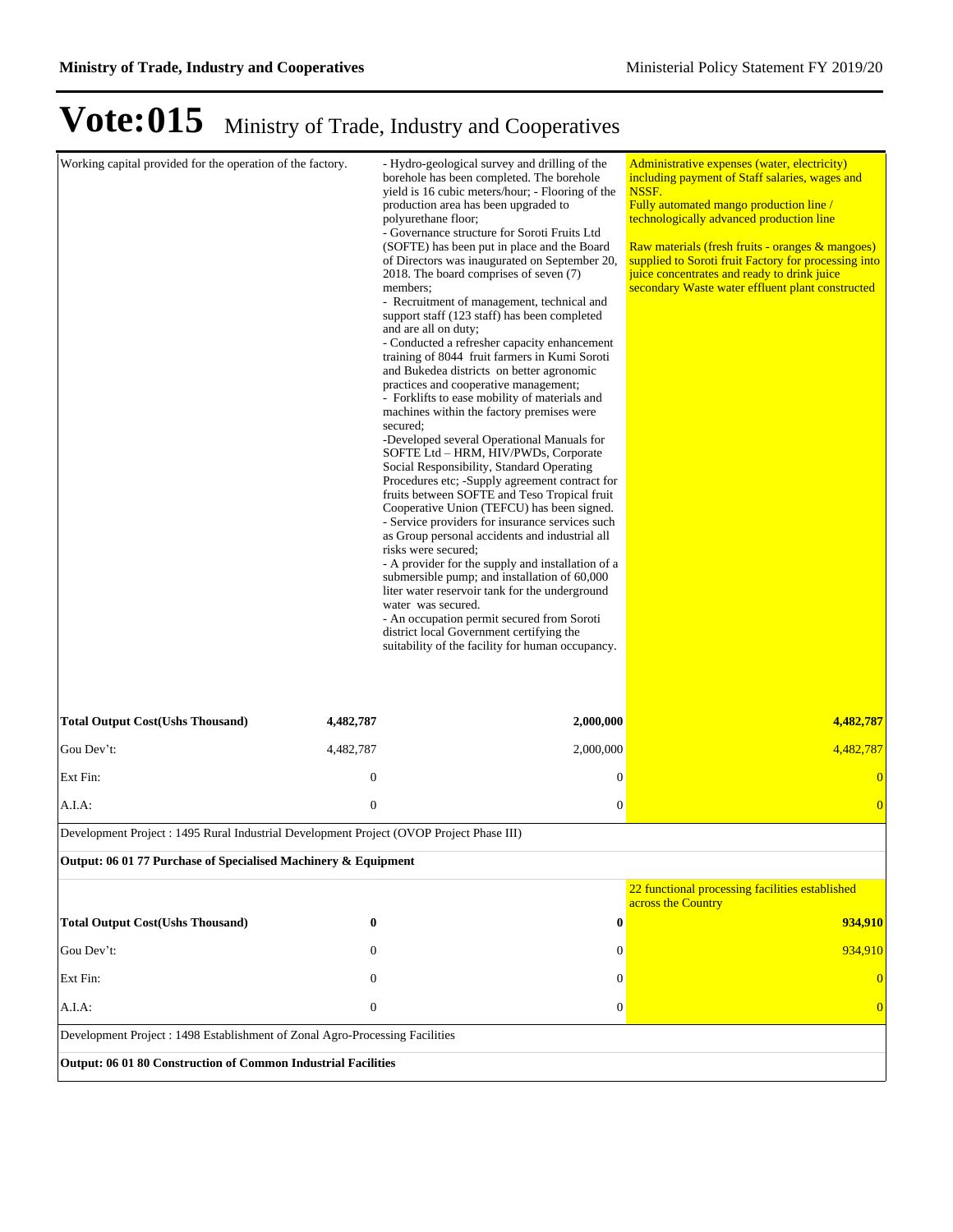| access roads constructed for Luwero factory<br>EIA Study, geotechincal survey and master plan reports<br>produced; Technical designs & BOQs produced for utilities &<br>access roads; Water supply extended to the project site.<br>Electricity extended to the project site for Luwero factory<br>Electricity extended to the project site; perimeter wall<br>constructed; Access road constructed; Engineering designs<br>developed and construction commenced<br>Engineering designs developed and construction commecned<br>for Luwero factory<br>Environmental Impact Assessment (EIA) report produced<br>Factory site and staff quarters fenced off; Staff quarters<br>renovated; Salt plant renovated<br>feasibility and business plan study reports produced for<br>potential projects<br>perimeter wall constructed for Luwero factory<br>Technical designs & BOQs produced for utilities & access<br>roads for Luwero factory<br>Water supply extended to the project site for Luwero factory |                  | Draft Terms of reference for the development<br>of a master plan for the project, Geo-technical<br>survey whose input is required in the<br>preparation of the project brief, and<br>environmental and social Impact Assessment<br>study have been developed.<br>The land title for the factory was acquired; | <b>Factory site and staff quarters fenced off for the</b><br>salt chemical plant; BOQs developed & staff<br>quarters renovated<br>Conducted capacity enhancement training of tea<br>farmers on better agronomic practices and<br>cooperative movement. in Zombo<br>Constructed perimeter wall for integrated cement,<br>lime and marble plants;<br>construction of the lime, cement and marble plants<br>in Moroto and tea factory in zombo commenced<br>engineering designs and BOQs for provision of<br>infrastructure services to the project sites<br>(Zombo tea project, Luwero fruit project,<br>integrated cement lime and marble plants project)<br>developed; and these services provided.<br><b>Environmental Impact Assessment study report</b><br>developed for Zombo/Nebbi Tea factory,<br>integrated cement, lime and marble plants; and<br>salt chemical plant<br>feasibility and business plan study reports<br>produced for potential projects (tomato plant in<br>Bulambuli, cocoa plant in Bundibugyo & soluble<br>coffee plant)<br>machinery & equipment procured, installed &<br>commissioned for the tea factories in Zombo and<br>Mabale<br>Monitoring and evaluation reports produced on<br>the zonal facilities<br>Technical Engineering designs and BOQs for the<br>construction of Zombo tea factory, Luwero fruit<br>and salt chemical plant developed and Geo-<br>technical survey report for salt chemical plant<br>produced |
|---------------------------------------------------------------------------------------------------------------------------------------------------------------------------------------------------------------------------------------------------------------------------------------------------------------------------------------------------------------------------------------------------------------------------------------------------------------------------------------------------------------------------------------------------------------------------------------------------------------------------------------------------------------------------------------------------------------------------------------------------------------------------------------------------------------------------------------------------------------------------------------------------------------------------------------------------------------------------------------------------------|------------------|---------------------------------------------------------------------------------------------------------------------------------------------------------------------------------------------------------------------------------------------------------------------------------------------------------------|------------------------------------------------------------------------------------------------------------------------------------------------------------------------------------------------------------------------------------------------------------------------------------------------------------------------------------------------------------------------------------------------------------------------------------------------------------------------------------------------------------------------------------------------------------------------------------------------------------------------------------------------------------------------------------------------------------------------------------------------------------------------------------------------------------------------------------------------------------------------------------------------------------------------------------------------------------------------------------------------------------------------------------------------------------------------------------------------------------------------------------------------------------------------------------------------------------------------------------------------------------------------------------------------------------------------------------------------------------------------------------------------------------------------------------------------------------|
| <b>Total Output Cost(Ushs Thousand)</b>                                                                                                                                                                                                                                                                                                                                                                                                                                                                                                                                                                                                                                                                                                                                                                                                                                                                                                                                                                 | 9,760,018        | 2,334,917                                                                                                                                                                                                                                                                                                     | 19,760,018                                                                                                                                                                                                                                                                                                                                                                                                                                                                                                                                                                                                                                                                                                                                                                                                                                                                                                                                                                                                                                                                                                                                                                                                                                                                                                                                                                                                                                                 |
| Gou Dev't:                                                                                                                                                                                                                                                                                                                                                                                                                                                                                                                                                                                                                                                                                                                                                                                                                                                                                                                                                                                              | 9,760,018        | 2,334,917                                                                                                                                                                                                                                                                                                     | 19,760,018                                                                                                                                                                                                                                                                                                                                                                                                                                                                                                                                                                                                                                                                                                                                                                                                                                                                                                                                                                                                                                                                                                                                                                                                                                                                                                                                                                                                                                                 |
| Ext Fin:                                                                                                                                                                                                                                                                                                                                                                                                                                                                                                                                                                                                                                                                                                                                                                                                                                                                                                                                                                                                | $\mathbf{0}$     | $\boldsymbol{0}$                                                                                                                                                                                                                                                                                              | $\overline{0}$                                                                                                                                                                                                                                                                                                                                                                                                                                                                                                                                                                                                                                                                                                                                                                                                                                                                                                                                                                                                                                                                                                                                                                                                                                                                                                                                                                                                                                             |
| A.I.A:                                                                                                                                                                                                                                                                                                                                                                                                                                                                                                                                                                                                                                                                                                                                                                                                                                                                                                                                                                                                  | $\mathbf{0}$     | $\overline{0}$                                                                                                                                                                                                                                                                                                | $\overline{0}$                                                                                                                                                                                                                                                                                                                                                                                                                                                                                                                                                                                                                                                                                                                                                                                                                                                                                                                                                                                                                                                                                                                                                                                                                                                                                                                                                                                                                                             |
| Program: 06 04 Trade Development                                                                                                                                                                                                                                                                                                                                                                                                                                                                                                                                                                                                                                                                                                                                                                                                                                                                                                                                                                        |                  |                                                                                                                                                                                                                                                                                                               |                                                                                                                                                                                                                                                                                                                                                                                                                                                                                                                                                                                                                                                                                                                                                                                                                                                                                                                                                                                                                                                                                                                                                                                                                                                                                                                                                                                                                                                            |
| Development Project : 1291 Regional Integration Implementation Programme [RIIP] Support for Uganda                                                                                                                                                                                                                                                                                                                                                                                                                                                                                                                                                                                                                                                                                                                                                                                                                                                                                                      |                  |                                                                                                                                                                                                                                                                                                               |                                                                                                                                                                                                                                                                                                                                                                                                                                                                                                                                                                                                                                                                                                                                                                                                                                                                                                                                                                                                                                                                                                                                                                                                                                                                                                                                                                                                                                                            |
| Output: 06 04 81 Trade Infrastructure Development                                                                                                                                                                                                                                                                                                                                                                                                                                                                                                                                                                                                                                                                                                                                                                                                                                                                                                                                                       |                  |                                                                                                                                                                                                                                                                                                               |                                                                                                                                                                                                                                                                                                                                                                                                                                                                                                                                                                                                                                                                                                                                                                                                                                                                                                                                                                                                                                                                                                                                                                                                                                                                                                                                                                                                                                                            |
| Establishing Border Market and enhancing value addition and<br>value chains of the border markets                                                                                                                                                                                                                                                                                                                                                                                                                                                                                                                                                                                                                                                                                                                                                                                                                                                                                                       |                  | Procured a consultant to develop architectural<br>designs, BOQs and documentation for the<br>contsruction of 02 warehouses at Katuna and<br>Busia and a commercial Building for Oraba and<br>a central market for Lwakhakha                                                                                   | <b>Establishing Border Market/border export zones</b><br>and provision of utilities; enhancing value<br>addition and value chains of the border markets                                                                                                                                                                                                                                                                                                                                                                                                                                                                                                                                                                                                                                                                                                                                                                                                                                                                                                                                                                                                                                                                                                                                                                                                                                                                                                    |
| <b>Total Output Cost(Ushs Thousand)</b>                                                                                                                                                                                                                                                                                                                                                                                                                                                                                                                                                                                                                                                                                                                                                                                                                                                                                                                                                                 | 7,558,260        | 2,624,110                                                                                                                                                                                                                                                                                                     | 15,757,998                                                                                                                                                                                                                                                                                                                                                                                                                                                                                                                                                                                                                                                                                                                                                                                                                                                                                                                                                                                                                                                                                                                                                                                                                                                                                                                                                                                                                                                 |
| Gou Dev't:                                                                                                                                                                                                                                                                                                                                                                                                                                                                                                                                                                                                                                                                                                                                                                                                                                                                                                                                                                                              | $\mathbf{0}$     | $\bf{0}$                                                                                                                                                                                                                                                                                                      | $\theta$                                                                                                                                                                                                                                                                                                                                                                                                                                                                                                                                                                                                                                                                                                                                                                                                                                                                                                                                                                                                                                                                                                                                                                                                                                                                                                                                                                                                                                                   |
| Ext Fin:                                                                                                                                                                                                                                                                                                                                                                                                                                                                                                                                                                                                                                                                                                                                                                                                                                                                                                                                                                                                | 7,558,260        | 2,624,110                                                                                                                                                                                                                                                                                                     | 15,757,998                                                                                                                                                                                                                                                                                                                                                                                                                                                                                                                                                                                                                                                                                                                                                                                                                                                                                                                                                                                                                                                                                                                                                                                                                                                                                                                                                                                                                                                 |
| A.I.A:                                                                                                                                                                                                                                                                                                                                                                                                                                                                                                                                                                                                                                                                                                                                                                                                                                                                                                                                                                                                  | $\boldsymbol{0}$ | $\boldsymbol{0}$                                                                                                                                                                                                                                                                                              |                                                                                                                                                                                                                                                                                                                                                                                                                                                                                                                                                                                                                                                                                                                                                                                                                                                                                                                                                                                                                                                                                                                                                                                                                                                                                                                                                                                                                                                            |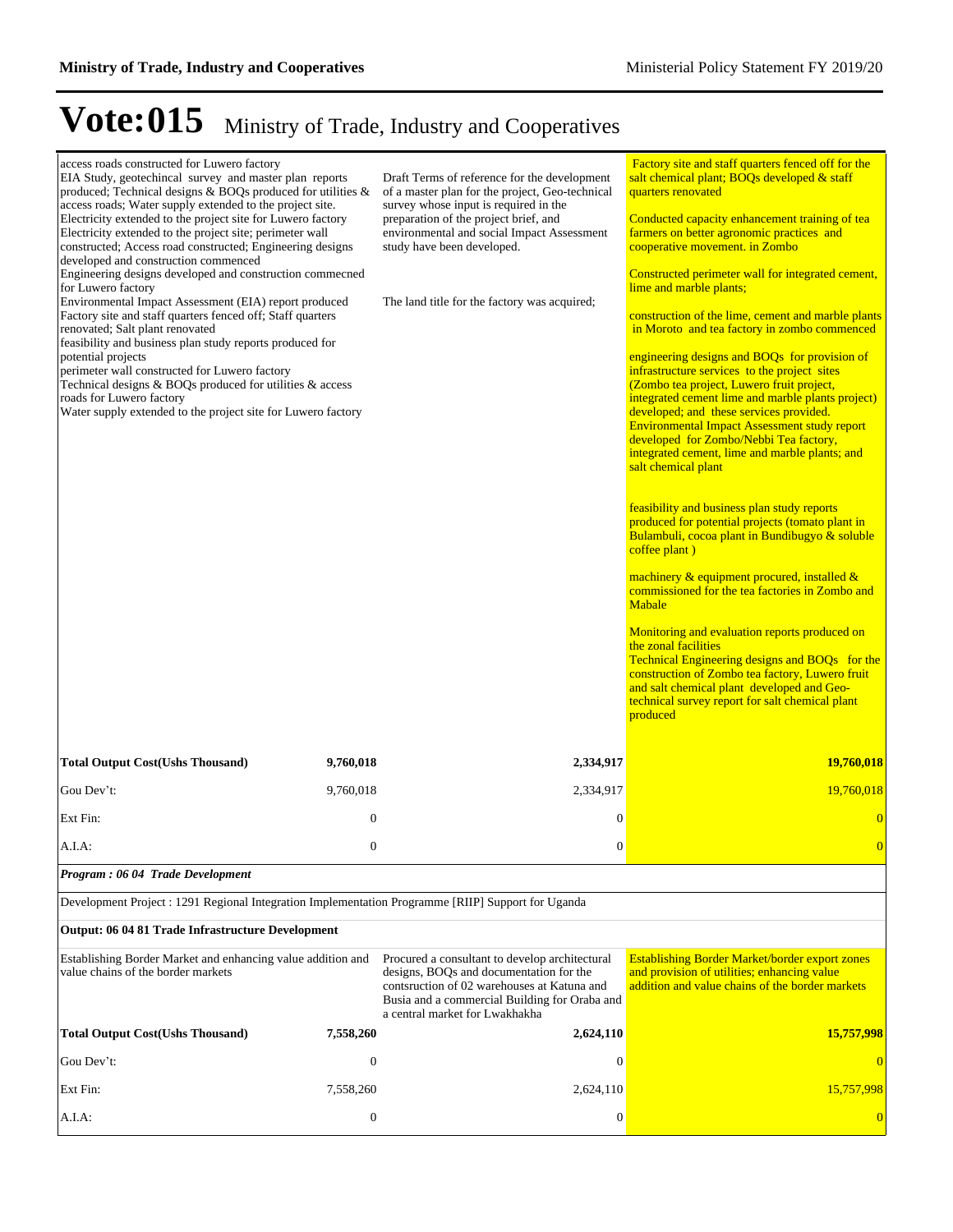### **X. Vote Challenges and Plans To Improve Performance**

### **Vote Challenges**

1. Lack of enough human resource capacity and physical infrastructure affects development at the Border Export zones.

2. Under capitalization of UDC to be able to embark on a number of strategic projects that would lead to industrial and economic development of the country.

3. UNBS- Low staffing levels which has limited UNBS capacity to decentralize its services to other regions and strengthening standards and quality infrastructure, Low consumer education and public awareness on quality and standards. This affects consumers in making informed choices in order to reject substandard goods and services in the market place.

4. UNBS -Inadequate Laboratory space required to respond to increasing samples submitted for testing and analysis, limited Budget ceiling to fund core quality monitoring operations.

5. Limited storage (warehouse, silos) capacity for effective post-harvest management and structured grain trade that would enable us to address the challenge of the volatility of the prices of agricultural products.

6. High import taxes on the primary packaging material for the locally produced goods which hinders the competitiveness of Ugandan business persons to fully exploit the vast opportunities.

7. MTAC - Lack of adequate funds to meet necessary rehabilitation of the Centre's infrastructure, settle long-outstanding statutory obligations and develop market outreach.

#### **Plans to improve Vote Performance**

The Ministry shall ensure that funds are allocated in accordance with work plans which are linked to the sector strategic plan as well as the NDP II goals. This shall eliminate unnecessary allocations to achieve Value for Money.

### **XI Off Budget Support**

#### **Table 11.1 Off-Budget Support by Sub-Programme**

N/A

### **XII. Vote Cross Cutting Policy And Other Budgetary Issues**

### **Table 12.1: Cross- Cutting Policy Issues**

| <b>Issue Type:</b>                  | <b>HIV/AIDS</b>                                                                                                                                                                                                         |
|-------------------------------------|-------------------------------------------------------------------------------------------------------------------------------------------------------------------------------------------------------------------------|
| Objective:                          | To create a stigma free and conducive working environment for both the affected and infected staff<br>of the Ministry.                                                                                                  |
| <b>Issue of Concern:</b>            | There is need to create and develop further a stigma free and conducive working environment for<br>both affected and infected staff of the Ministry.                                                                    |
| <b>Planned Interventions:</b>       | Carry out health awareness campaigns and continue to provide staffs who declare their status with<br>support, care and treatment from JCRC.                                                                             |
| <b>Budget Allocation (Billion):</b> | 0.004                                                                                                                                                                                                                   |
| <b>Performance Indicators:</b>      | a) HIV/AIDS workplace policy developed<br>b) Number of infected staff provided with counseling and medical support.<br>c) Number of HIV/AIDS sensitization workshops held                                               |
| <b>Issue Type:</b>                  | Gender                                                                                                                                                                                                                  |
| Objective:                          | To ensure Gender Mainstreaming and Equal Opportunities for men, women, youth, elderly persons<br>and PWDs, in urban and rural areas across the country                                                                  |
| <b>Issue of Concern:</b>            | There is need to Gender Mainstream and provide Equal Opportunities to all men, women,<br>youth, elderly persons and PWDs in both rural and urban areas across the country                                               |
| <b>Planned Interventions:</b>       | a)Training of staff in Gender issues and Gender awareness creation for the Ministry Staff<br>b) Issues of men, women, youth and PWDs are addressed in all Programme Work Plans to provide<br><b>Equal Opportunities</b> |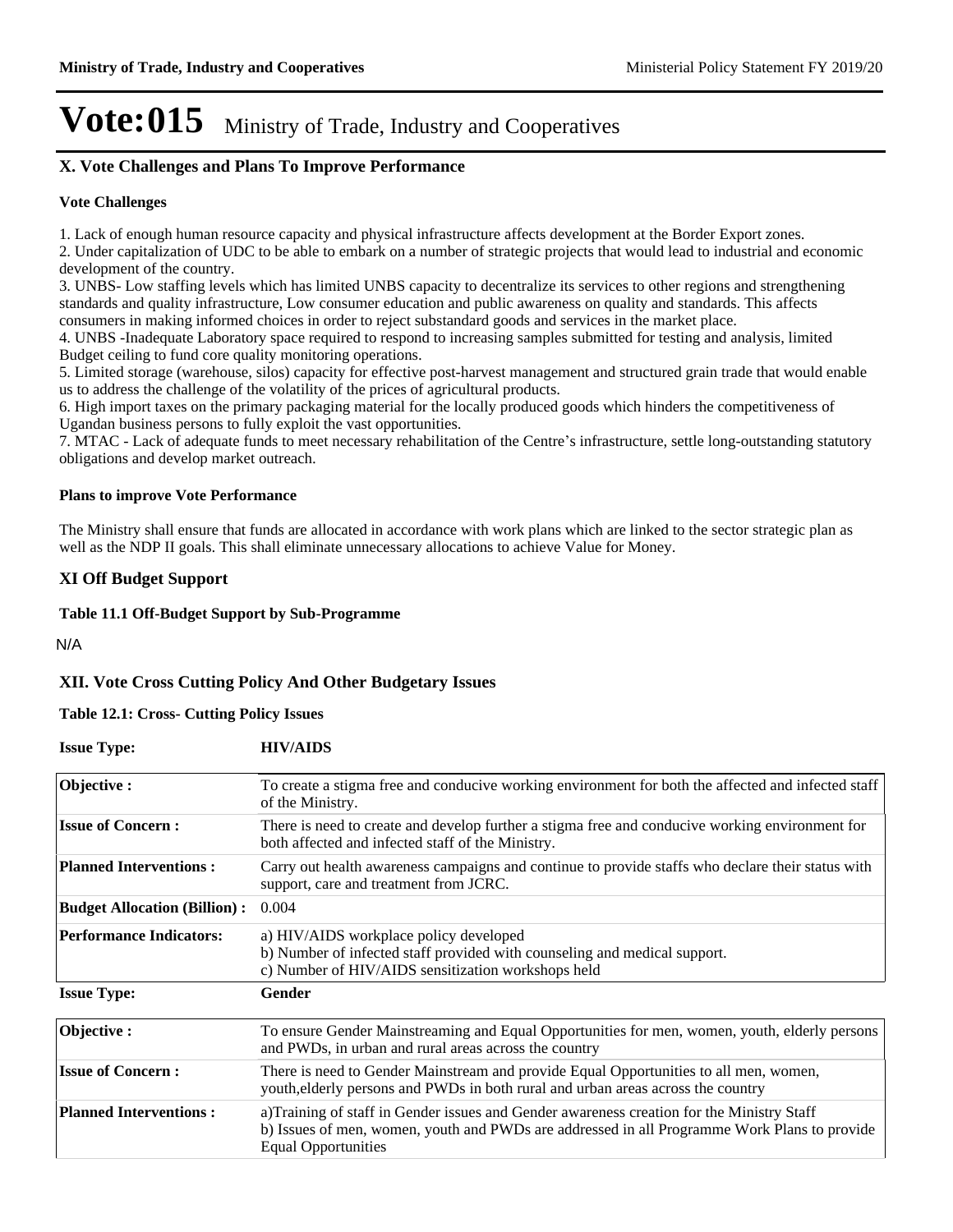| <b>Budget Allocation (Billion):</b> | 0.003                                                                                                                                                                                                          |
|-------------------------------------|----------------------------------------------------------------------------------------------------------------------------------------------------------------------------------------------------------------|
| <b>Performance Indicators:</b>      | a) Gender workplace Policy developed<br>b) Number of gender awareness workshops held<br>c) Percentage of Ministry budget mainstreamed to provide Equal Opportunities                                           |
| <b>Issue Type:</b>                  | <b>Enviroment</b>                                                                                                                                                                                              |
| Objective:                          | To create awareness on the importance of a clean and green environment among staff and<br>clients/Sector Stakeholders.                                                                                         |
| <b>Issue of Concern:</b>            | Employees in the Ministry should work in a clean and a disease free environment to ensure good<br>health and productivity.                                                                                     |
| <b>Planned Interventions:</b>       | Carry out environmental campaigns and sensitize staff about keeping a clean and green<br>environment and sensitize industries and other manufacturer on the importance of sustainable<br>industrial practices. |
| <b>Budget Allocation (Billion):</b> | 0.004                                                                                                                                                                                                          |
| <b>Performance Indicators:</b>      | a) Number of cleaner production and environmental awareness campaigns held through technical<br>guidance visits to industries.<br>b) Percentage of the Ministry budget allocated to environmental issues       |

### **XIII. Personnel Information**

### **Table 13.1 Staff Establishment Analysis**

| <b>Title</b>                                                   | <b>Salary Scale</b> | <b>Number Of Approved Positions</b> | <b>Number Of Filled Positions</b> |
|----------------------------------------------------------------|---------------------|-------------------------------------|-----------------------------------|
| Ass. Comm Policy & Statutory<br>Services                       | U1E                 |                                     |                                   |
| <b>Assistant Commisioner - Human</b><br>Resorce                | U1E                 |                                     |                                   |
| <b>Assistant Commissioner - Multi-</b><br><b>Lateral Trade</b> | U1E                 |                                     |                                   |
| <b>Assistant Commissioner - Private</b><br>Sector Development  | U1E                 |                                     | $\theta$                          |
| Assistant Commissioner Trade -<br>Trade and Inspectorate       | U1E                 |                                     | 2                                 |
| Asstant Commissioner - Regional &<br><b>Bilateral Trade</b>    | U <sub>1E</sub>     |                                     |                                   |
| <b>Assistant Commissioner - Industry</b>                       | U1E(SC)             |                                     |                                   |
| <b>Assistant Commissioner -</b><br>Technology                  | U1E(SC)             |                                     |                                   |
| Commissioner - External Trade                                  | U1SE                |                                     | $\Omega$                          |
| Commissioner - Internal Trade                                  | U1SE                |                                     | $\overline{0}$                    |
| Director                                                       | U1SE                |                                     | $\theta$                          |
| Permanent Secretary                                            | U1SE                |                                     |                                   |
| <b>Under Secretary</b>                                         | U1SE                |                                     |                                   |
| Principal Accountant                                           | U <sub>2</sub>      |                                     | $\vert 0 \vert$                   |
| Principal Assistant Secretary                                  | U <sub>2</sub>      |                                     |                                   |
| Principal Commercial Officer                                   | U <sub>2</sub>      | 9                                   | 7                                 |
| Principal Cooperative Officer                                  | U <sub>2</sub>      | 2                                   |                                   |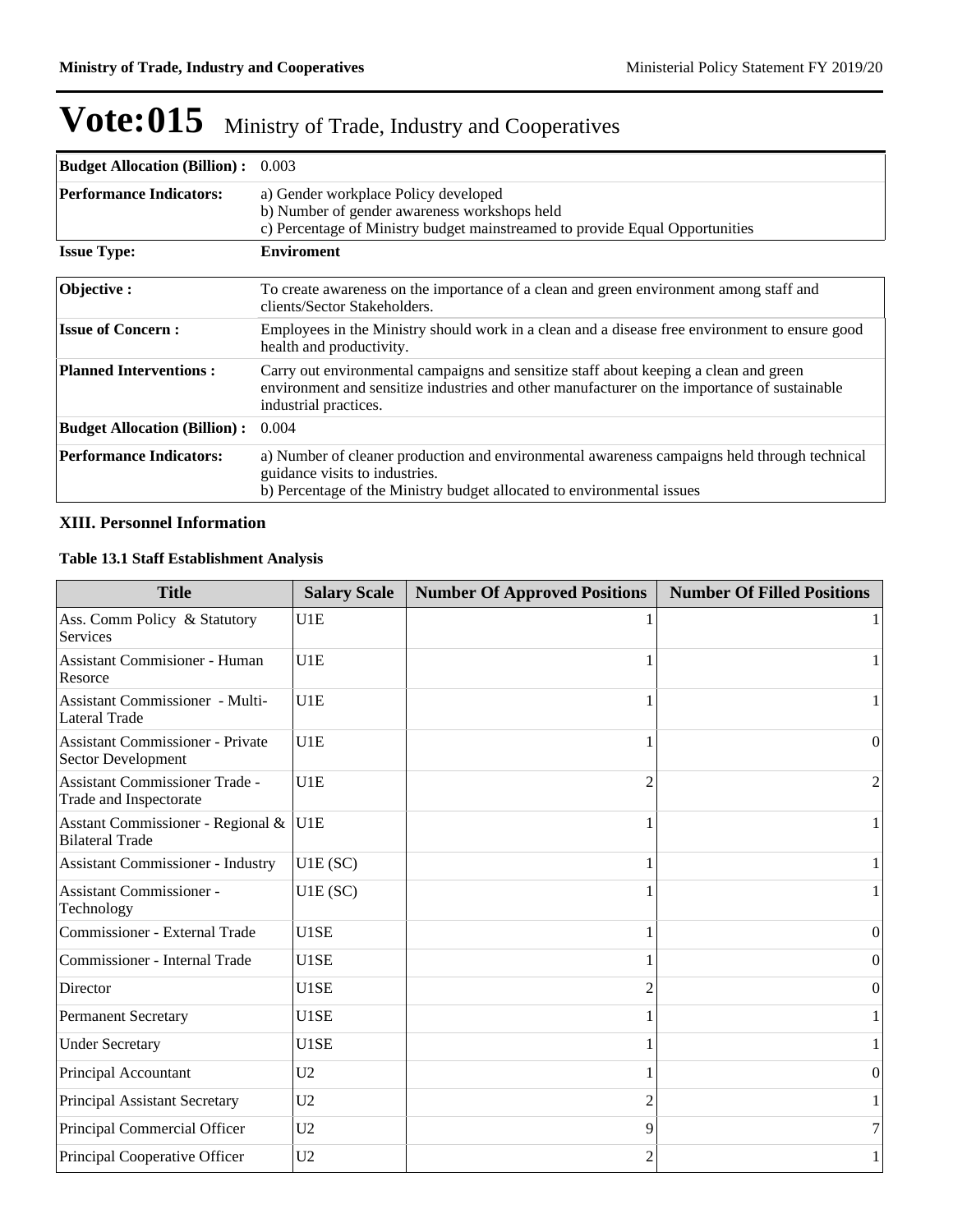| Principal Economist                                                               | U <sub>2</sub>    |    | 0                |
|-----------------------------------------------------------------------------------|-------------------|----|------------------|
| Principal MSME Officer                                                            | U <sub>2</sub>    | 2  | $\overline{0}$   |
| Principal MSME Officer Marketing<br>Promotion                                     | U <sub>2</sub>    | 4  | $\overline{2}$   |
| Principal MSME Officer Quality<br>Assurance and Standardization                   | U2                | 3  | 1                |
| Principal MSME Officer<br><b>Technology Research Innovation</b><br>and Processing | U <sub>2</sub>    | 2  | $\boldsymbol{0}$ |
| Principal Policy Analyst                                                          | U2                |    |                  |
| Principal Engineer                                                                | U <sub>2</sub> SC |    | $\boldsymbol{0}$ |
| Principal Industrial Officer                                                      | U <sub>2</sub> SC | 4  |                  |
| Principal Personal Secretary                                                      | U <sub>3</sub>    | 2  | $\boldsymbol{0}$ |
| Senior Accountant                                                                 | U <sub>3</sub>    |    | 1                |
| Senior Assistant Secretary                                                        | U <sub>3</sub>    | 6  | 3                |
| Senior Commercial Officer                                                         | U <sub>3</sub>    | 24 | 17               |
| Senior Cooperative Officer                                                        | U <sub>3</sub>    | 6  | 6                |
| Senior Human Resource Officer                                                     | U <sub>3</sub>    |    |                  |
| Senior Internal Auditor                                                           | U <sub>3</sub>    |    |                  |
| Senior Legal Officer                                                              | U <sub>3</sub>    |    |                  |
| Senior MSME Officer                                                               | U <sub>3</sub>    | 4  | $\boldsymbol{0}$ |
| Senior MSME Officer Quality<br>Assurance and Standardization                      | U <sub>3</sub>    | 4  | $\overline{c}$   |
| Senior MSME Officer Technology<br><b>Research Innovation and Processing</b>       | U <sub>3</sub>    | 2  |                  |
| Senior Personal Secretary                                                         | U <sub>3</sub>    | 4  | 1                |
| Senior Policy Analyst                                                             | U <sub>3</sub>    |    | 1                |
| Senior Procurement Officer                                                        | U <sub>3</sub>    | 1  | 1                |
| Senior Engineer                                                                   | U <sub>3</sub> SC | 3  | 3                |
| Senior Industrial Officer                                                         | U <sub>3</sub> SC | 4  | $\overline{2}$   |
| Senior Information Technology<br>Officer                                          | U <sub>3</sub> SC | 2  | $\mathbf{1}$     |
| Senior Statistician                                                               | U <sub>3</sub> SC |    |                  |
| Accountant                                                                        | U <sub>4</sub>    |    |                  |
| <b>Assistant Secretary</b>                                                        | U <sub>4</sub>    | 2  |                  |
| Commercial Officer                                                                | U <sub>4</sub>    | 6  | 4                |
| Cooperative Officer                                                               | U <sub>4</sub>    | 7  | 7                |
| Economist                                                                         | U <sub>4</sub>    |    | $\mathbf{0}$     |
| Human Resource Officer                                                            | U <sub>4</sub>    |    |                  |
| <b>Internal Auditor</b>                                                           | U <sub>4</sub>    | 1  | 1                |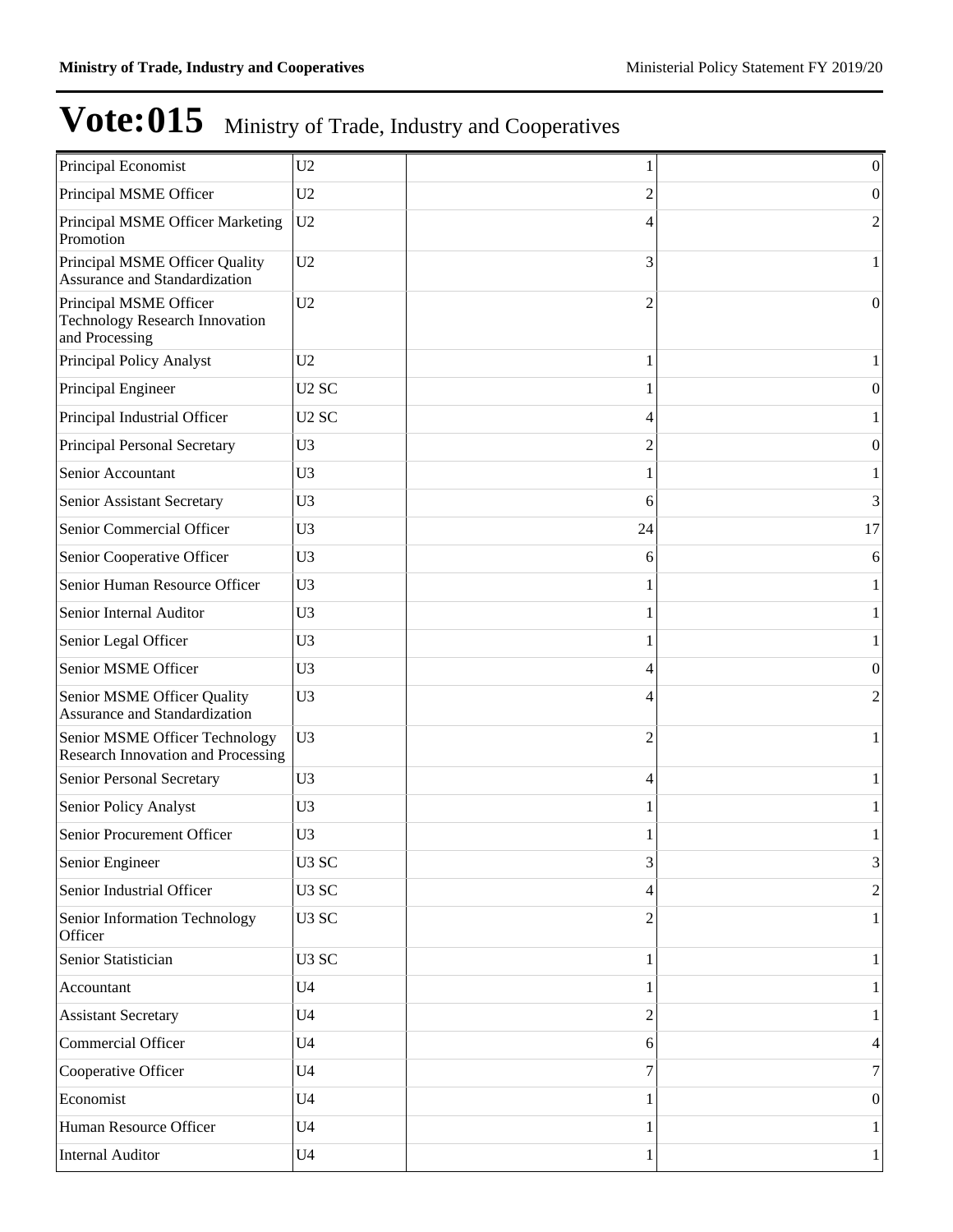| Legal Officer                                                               | U <sub>4</sub>    |    | $\boldsymbol{0}$ |
|-----------------------------------------------------------------------------|-------------------|----|------------------|
| Librarian                                                                   | U <sub>4</sub>    |    | $\mathbf{0}$     |
| Personal Secretary                                                          | U <sub>4</sub>    | 4  | $\mathfrak{2}$   |
| Principal Office Supervisor                                                 | U <sub>4</sub>    |    | $\mathbf{1}$     |
| Procurement Officer                                                         | U <sub>4</sub>    |    | $\mathbf{1}$     |
| <b>Public Relations Officer</b>                                             | U <sub>4</sub>    |    | $\boldsymbol{0}$ |
| Senior Assistant Records Officer                                            | U <sub>4</sub>    | 2  | $\boldsymbol{0}$ |
| Database Administrator                                                      | U4(SC)            |    | $\mathbf{1}$     |
| Engineer                                                                    | U4(SC)            | 3  | $\boldsymbol{2}$ |
| <b>Industrial Officer</b>                                                   | U4(SC)            | 6  | 6                |
| <b>Information Scientist</b>                                                | U4(SC)            |    | $\mathbf{1}$     |
| Systems Administrator                                                       | U4(SC)            |    | $\mathbf{1}$     |
| Statistician                                                                | U <sub>4</sub> SC | 3  | $\mathbf{1}$     |
| <b>RECORDS OFFICER</b>                                                      | U4L               | 2  | $\mathbf{1}$     |
| <b>SENIOR PUBLIC RELATIONS</b><br><b>OFFICER</b>                            | U <sub>4</sub> L  |    | $\mathbf{1}$     |
| <b>TRAINING OFFICER</b>                                                     | U <sub>4</sub> L  | 1  | $\mathbf{1}$     |
| Senior Accounts Assistant                                                   | U <sub>5</sub>    |    | 1                |
| Senior Stores Assistant                                                     | U <sub>5</sub>    | 1  | $\mathbf{1}$     |
| <b>Stenographer Secretary</b>                                               | U <sub>5</sub>    | 5  | 3                |
| Assistant Librarian                                                         | U <sub>6</sub>    |    | $\mathbf{1}$     |
| Data Entry Clerk                                                            | U <sub>6</sub>    | 1  | 1                |
| Pool Stenographer                                                           | U <sub>6</sub>    |    | $\mathbf{1}$     |
| <b>Accounts Assistant</b>                                                   | U7                | 2  | $\overline{c}$   |
| Receptionist                                                                | U7                |    | 1                |
| Records Assistant                                                           | U7                | 3  | $3\vert$         |
| Telephone Operator                                                          | U7                | 1  | $\mathbf{1}$     |
| Driver                                                                      | U8                | 27 | 20               |
| Office Attendant                                                            | U8                | 23 | 22               |
| <b>Assistant Commissioner Marketing</b><br>Promotion                        | <b>UIE</b>        | 1  | $\mathbf{1}$     |
| <b>Assistant Commissioner Quality</b><br>Assurance and Standardization      | <b>UIE</b>        | 1  | 1                |
| Assistant Commissioner Technology UIE<br>Research Innovation and Processing |                   | 1  | $\boldsymbol{0}$ |
| <b>Assistant Commissioner Training</b><br>and Business Skills Development   | <b>UIE</b>        | 1  | $\boldsymbol{0}$ |
| <b>Commissioner Business</b><br>Development and Quality Assurance           | <b>UISE</b>       |    | 1                |